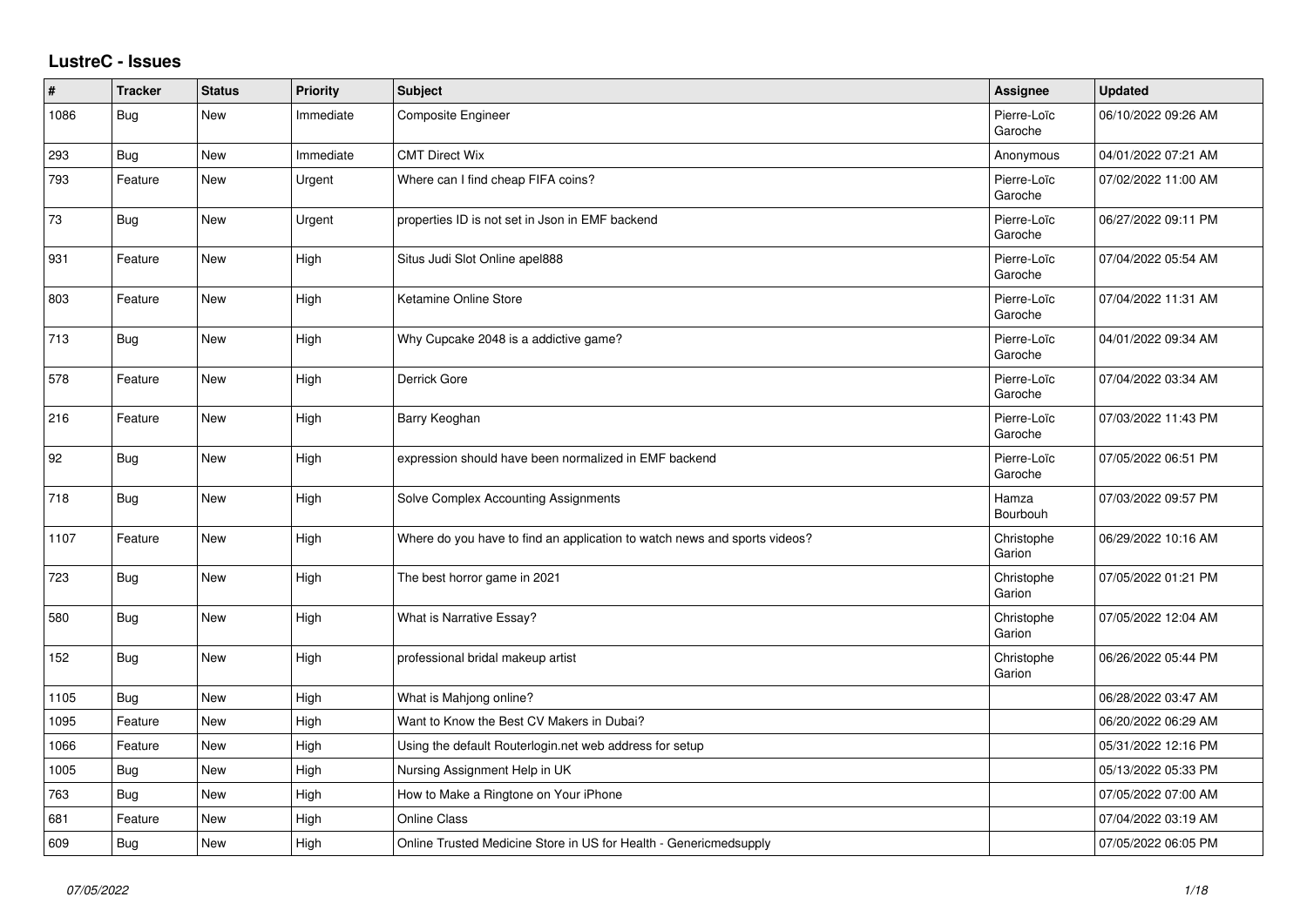| $\vert$ # | <b>Tracker</b> | <b>Status</b> | <b>Priority</b> | <b>Subject</b>                                                               | Assignee               | <b>Updated</b>      |
|-----------|----------------|---------------|-----------------|------------------------------------------------------------------------------|------------------------|---------------------|
| 583       | Bug            | <b>New</b>    | High            | Need the Cash app customer service phone number?                             |                        | 07/03/2022 10:09 PM |
| 559       | Bug            | New           | High            | What Are Permission For Applications like Facebook Sending MMS?              |                        | 07/03/2022 06:43 AM |
| 493       | Feature        | <b>New</b>    | High            | chainsaw dance                                                               |                        | 07/05/2022 05:48 PM |
| 476       | Feature        | New           | High            | <b>American Airlines Reservations</b>                                        |                        | 07/04/2022 09:51 AM |
| 279       | <b>Bug</b>     | <b>New</b>    | High            | What is an essential feature of an internal communications app?              |                        | 07/05/2022 08:16 AM |
| 273       | Bug            | <b>New</b>    | High            | assignment help online                                                       |                        | 04/01/2022 08:17 AM |
| 96        | <b>Bug</b>     | Resolved      | High            | Lustrec installation failed                                                  | Pierre-Loïc<br>Garoche | 04/01/2022 08:11 AM |
| 897       | Bug            | <b>New</b>    | Normal          | Slot Pulsa Pragmatic Play                                                    | Xavier Thirioux        | 04/01/2022 12:08 PM |
| 896       | Feature        | New           | Normal          | Application of North Finder in Mining Industry                               | Xavier Thirioux        | 04/01/2022 09:49 AM |
| 815       | Bug            | <b>New</b>    | Normal          | how do i call cash app customer service                                      | Xavier Thirioux        | 07/04/2022 12:34 PM |
| 1110      | <b>Bug</b>     | New           | Normal          | Six Guns Mod Apk Answers Your Questions                                      | Pierre-Loïc<br>Garoche | 06/28/2022 06:26 PM |
| 1088      | Bug            | New           | Normal          | Health And Fitness Tips 2022                                                 | Pierre-Loïc<br>Garoche | 06/20/2022 06:42 AM |
| 1064      | <b>Bug</b>     | New           | Normal          | How to delete Cash App history?                                              | Pierre-Loïc<br>Garoche | 06/11/2022 10:29 AM |
| 1055      | Bug            | New           | Normal          | seo apk                                                                      | Pierre-Loïc<br>Garoche | 05/27/2022 06:23 AM |
| 1054      | Bug            | <b>New</b>    | Normal          | Apkmodule                                                                    | Pierre-Loïc<br>Garoche | 05/26/2022 03:37 PM |
| 1038      | Bug            | <b>New</b>    | Normal          | How to Fix Canon Printer Offline ISsue                                       | Pierre-Loïc<br>Garoche | 05/27/2022 05:25 AM |
| 1035      | Bug            | <b>New</b>    | Normal          | how to relieve spam score                                                    | Pierre-Loïc<br>Garoche | 05/18/2022 11:39 AM |
| 1010      | Bug            | <b>New</b>    | Normal          | what are the requirements to borrow money from cash app? cash app borrow app | Pierre-Loïc<br>Garoche | 05/11/2022 09:29 AM |
| 1003      | Bug            | New           | Normal          | Drift F1 is a drifting car game inspired by F1's tracks.                     | Pierre-Loïc<br>Garoche | 05/10/2022 10:52 AM |
| 960       | Feature        | New           | Normal          | Zooming Instagram Picture In Full HD                                         | Pierre-Loïc<br>Garoche | 07/05/2022 08:36 AM |
| 936       | Bug            | <b>New</b>    | Normal          | Avantages de l'extension AliTools pour faire du shopping sur Aliexpress      | Pierre-Loïc<br>Garoche | 04/12/2022 11:35 AM |
| 868       | Feature        | New           | Normal          | What Is the Role of a Graphic Designer?                                      | Pierre-Loïc<br>Garoche | 04/01/2022 09:12 AM |
| 866       | Feature        | <b>New</b>    | Normal          | Northern Ireland Dissertation Writing Service                                | Pierre-Loïc<br>Garoche | 04/01/2022 09:12 AM |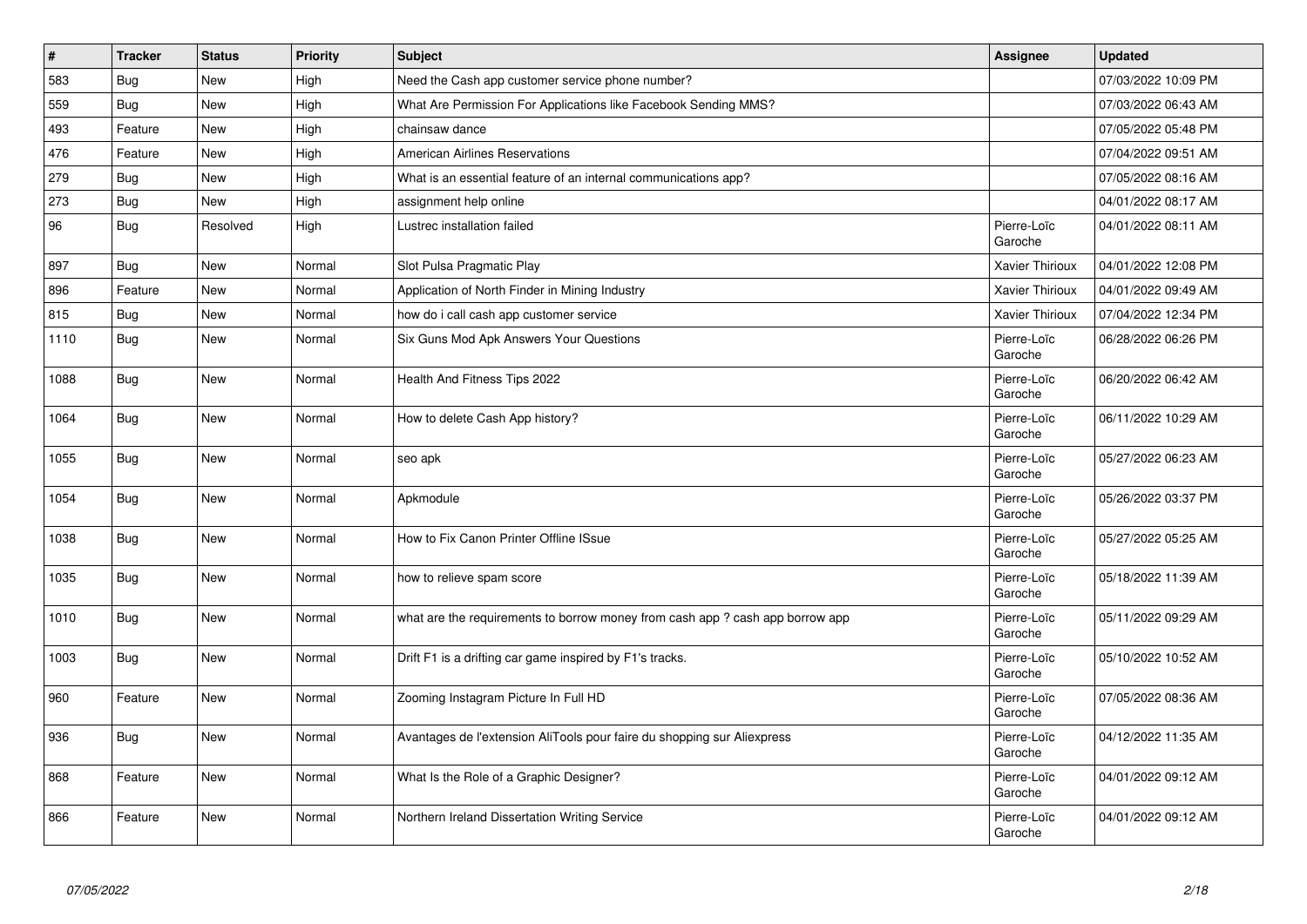| $\vert$ # | <b>Tracker</b> | <b>Status</b> | <b>Priority</b> | <b>Subject</b>                                                       | Assignee               | <b>Updated</b>      |
|-----------|----------------|---------------|-----------------|----------------------------------------------------------------------|------------------------|---------------------|
| 860       | Bug            | New           | Normal          | pokemon guide                                                        | Pierre-Loïc<br>Garoche | 06/18/2022 08:18 PM |
| 837       | Bug            | New           | Normal          | To Create An Instagram Story                                         | Pierre-Loïc<br>Garoche | 04/01/2022 08:58 AM |
| 829       | Bug            | New           | Normal          | Write My Dissertation For Me UK                                      | Pierre-Loïc<br>Garoche | 06/26/2022 04:13 AM |
| 824       | Feature        | New           | Normal          | How to watch Fox News on my Smart TV or similar devices?             | Pierre-Loïc<br>Garoche | 06/27/2022 08:32 PM |
| 823       | Feature        | New           | Normal          | How much does Disney Plus cost?                                      | Pierre-Loïc<br>Garoche | 06/27/2022 04:05 AM |
| 814       | Bug            | New           | Normal          | Stage Fright Cure                                                    | Pierre-Loïc<br>Garoche | 06/28/2022 12:31 AM |
| 780       | Bug            | New           | Normal          | <b>Best Whatsapp Modified APKs</b>                                   | Pierre-Loïc<br>Garoche | 07/04/2022 02:09 AM |
| 779       | Feature        | New           | Normal          | Latest Whatsapp groups for Teens                                     | Pierre-Loïc<br>Garoche | 07/04/2022 09:11 AM |
| 759       | Bug            | New           | Normal          | Canon IJ Network Tool                                                | Pierre-Loïc<br>Garoche | 07/04/2022 09:13 AM |
| 727       | Bug            | New           | Normal          | Drive for speed simulator mod apk                                    | Pierre-Loïc<br>Garoche | 06/27/2022 06:33 AM |
| 707       | Bug            | New           | Normal          | Why Accounting Assignments Are Beneficial For The Students?          | Pierre-Loïc<br>Garoche | 07/04/2022 06:59 PM |
| 674       | Bug            | New           | Normal          | The best game in 2021                                                | Pierre-Loïc<br>Garoche | 07/03/2022 07:43 PM |
| 671       | Bug            | New           | Normal          | Hot games                                                            | Pierre-Loïc<br>Garoche | 07/05/2022 09:58 AM |
| 663       | Bug            | New           | Normal          | Know how the Cash app twitches words in a detailed way.              | Pierre-Loïc<br>Garoche | 06/28/2022 07:08 PM |
| 606       | Feature        | New           | Normal          | Play unblocked cookie crush 3                                        | Pierre-Loïc<br>Garoche | 07/02/2022 08:15 PM |
| 602       | Bug            | New           | Normal          | Best Essay Writing Service UK                                        | Pierre-Loïc<br>Garoche | 07/05/2022 01:28 AM |
| 601       | Bug            | New           | Normal          | Best Essay Writing Service UK                                        | Pierre-Loïc<br>Garoche | 07/04/2022 07:26 PM |
| 582       | <b>Bug</b>     | New           | Normal          | Cash App Won't Let Me Send Money If There Is A Low Balance Available | Pierre-Loïc<br>Garoche | 07/05/2022 12:48 PM |
| 572       | Feature        | New           | Normal          | New features of WhatsApp Plus on Android phones                      | Pierre-Loïc<br>Garoche | 07/05/2022 06:45 AM |
| 571       | <b>Bug</b>     | New           | Normal          | How may the Cash app dispute your trade?                             | Pierre-Loïc<br>Garoche | 07/02/2022 11:09 AM |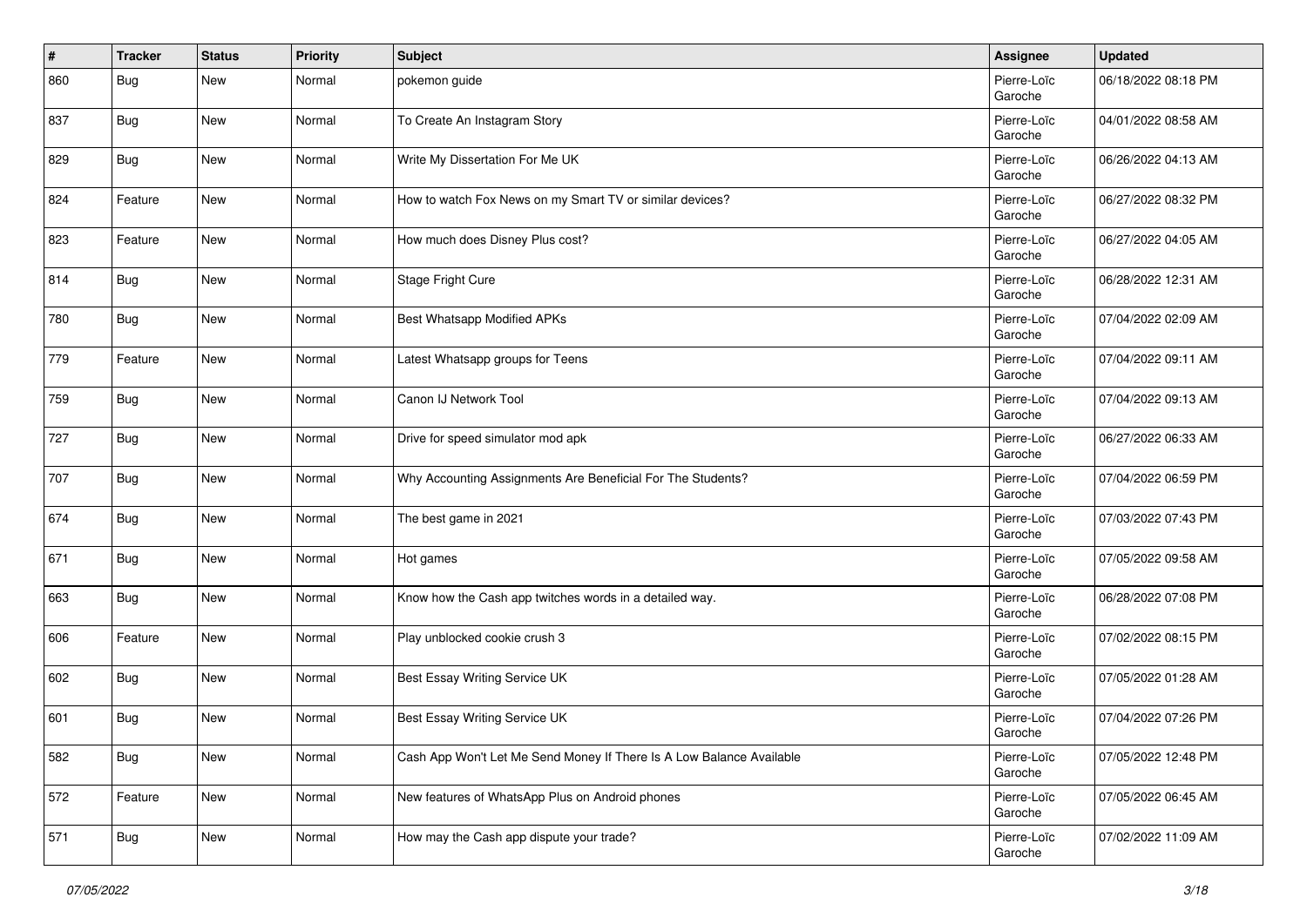| #   | <b>Tracker</b> | <b>Status</b> | <b>Priority</b> | <b>Subject</b>                                                                       | Assignee               | <b>Updated</b>      |
|-----|----------------|---------------|-----------------|--------------------------------------------------------------------------------------|------------------------|---------------------|
| 570 | <b>Bug</b>     | New           | Normal          | What is Sutton bank cash app customer service phone number?                          | Pierre-Loïc<br>Garoche | 07/05/2022 04:34 AM |
| 569 | Bug            | New           | Normal          | What is the incoming and outgoing mail server for Outlook IMAP settings?             | Pierre-Loïc<br>Garoche | 07/05/2022 05:35 PM |
| 534 | Bug            | New           | Normal          | Know how to initiate cash app refund by contacting the technical team                | Pierre-Loïc<br>Garoche | 07/05/2022 06:56 PM |
| 523 | Bug            | New           | Normal          | What Is The Right Google Account Recovery Aid To Regain Account Access?              | Pierre-Loïc<br>Garoche | 07/05/2022 12:53 PM |
| 521 | Feature        | New           | Normal          | Check out the Cash app Card balance for an overdraft.                                | Pierre-Loïc<br>Garoche | 07/03/2022 08:23 PM |
| 501 | Bug            | New           | Normal          | How Do I Annihilate Cash App Transfer Failed Problems Effectively                    | Pierre-Loïc<br>Garoche | 07/05/2022 01:54 PM |
| 500 | Bug            | New           | Normal          | Simply contact the technical team, to find the solution to cash app refund problems. | Pierre-Loïc<br>Garoche | 07/05/2022 01:50 PM |
| 275 | Bug            | <b>New</b>    | Normal          | Activate Cash App Card With Or Without QR - Step By Step Guide                       | Pierre-Loïc<br>Garoche | 07/05/2022 07:14 PM |
| 263 | Feature        | New           | Normal          | Wrecked Car Is Nothing But A Worthless                                               | Pierre-Loïc<br>Garoche | 07/04/2022 06:49 PM |
| 251 | Bug            | New           | Normal          | All About Cash App Transfer Fail Problems                                            | Pierre-Loïc<br>Garoche | 07/04/2022 07:45 PM |
| 249 | Bug            | New           | Normal          | Steps to Activate Cash App Card in Less then 2 Minutes - Get Information             | Pierre-Loïc<br>Garoche | 06/21/2022 07:52 PM |
| 231 | Bug            | New           | Normal          | Is the ringtone download difficult or not?                                           | Pierre-Loïc<br>Garoche | 07/04/2022 05:42 PM |
| 224 | Feature        | <b>New</b>    | Normal          | Instant Personal Loan                                                                | Pierre-Loïc<br>Garoche | 06/28/2022 04:40 PM |
| 188 | Bug            | New           | Normal          | Why are university students buying assignments online?                               | Pierre-Loïc<br>Garoche | 07/05/2022 04:07 PM |
| 155 | Bug            | New           | Normal          | Cant access my cash app account                                                      | Pierre-Loïc<br>Garoche | 07/05/2022 04:42 PM |
| 120 | Bug            | New           | Normal          | ghfjtkx                                                                              | Pierre-Loïc<br>Garoche | 07/05/2022 08:02 PM |
| 88  | Bug            | New           | Normal          | kind2 output: When for node arguments                                                | Pierre-Loïc<br>Garoche | 07/05/2022 01:40 PM |
| 74  | <b>Bug</b>     | New           | Normal          | const is not supported inside contract                                               | Pierre-Loïc<br>Garoche | 07/05/2022 06:01 PM |
| 72  | <b>Bug</b>     | New           | Normal          | Simulinkd does not match Lustre using EMF backend when using nested Merge expression | Pierre-Loïc<br>Garoche | 04/01/2022 08:06 AM |
| 63  | Feature        | New           | Normal          | Skip normalization step in mutation generation if it possible                        | Pierre-Loïc<br>Garoche | 07/05/2022 03:53 AM |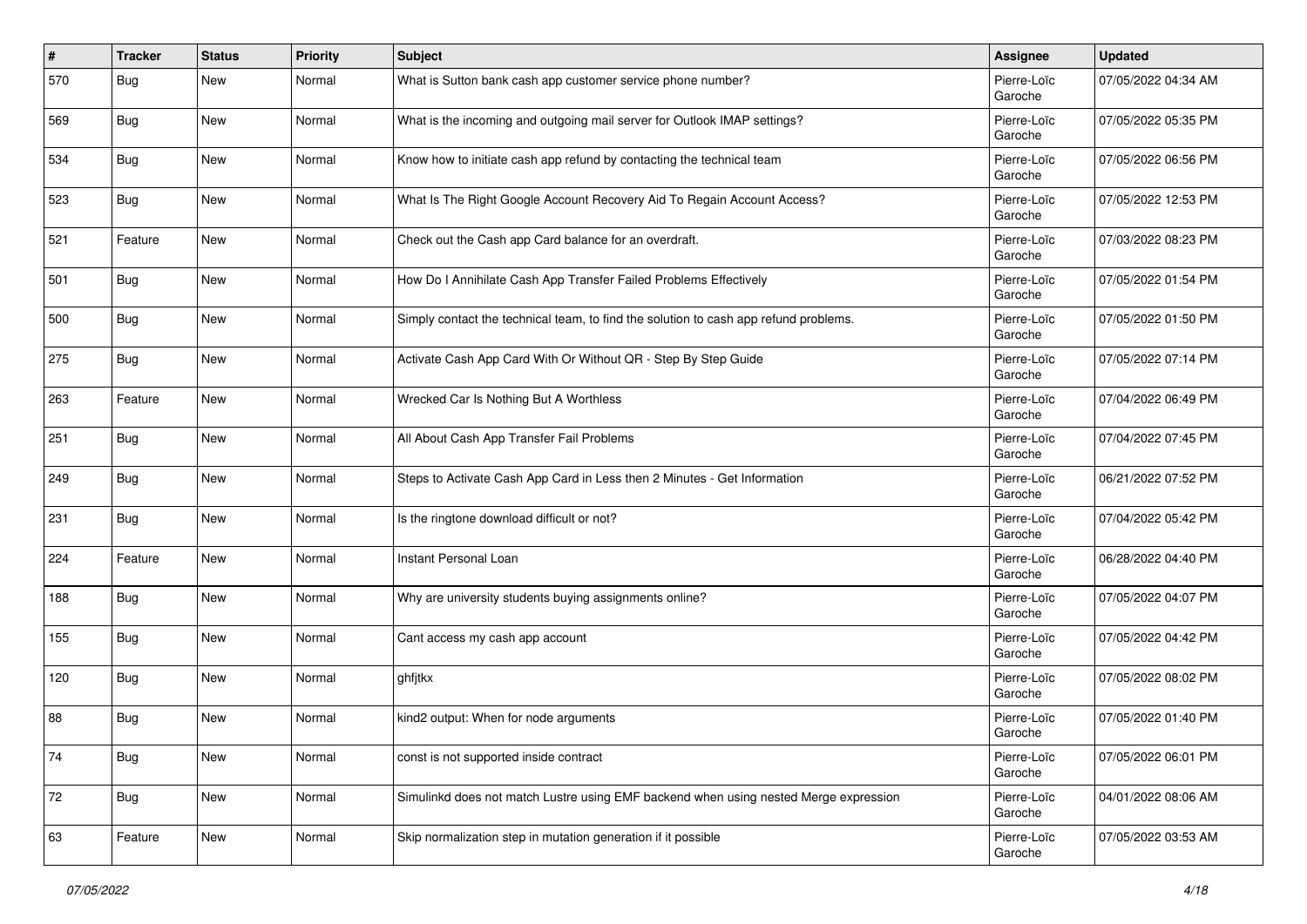| #    | <b>Tracker</b> | <b>Status</b> | <b>Priority</b> | <b>Subject</b>                                                                 | Assignee              | <b>Updated</b>      |
|------|----------------|---------------|-----------------|--------------------------------------------------------------------------------|-----------------------|---------------------|
| 1128 | Bug            | New           | Normal          | cvjvfbdi                                                                       | Hamza<br>Bourbouh     | 06/27/2022 01:52 PM |
| 1017 | Feature        | New           | Normal          | fleeing the complex                                                            | Hamza<br>Bourbouh     | 05/13/2022 06:33 AM |
| 976  | Bug            | New           | Normal          | How to delete the cash app account history right now?                          | Hamza<br>Bourbouh     | 06/28/2022 11:22 AM |
| 536  | Bug            | New           | Normal          | How to check the balance on the cash app card                                  | Hamza<br>Bourbouh     | 07/05/2022 03:05 PM |
| 162  | Bug            | New           | Normal          | gfyuik9                                                                        | Hamza<br>Bourbouh     | 04/01/2022 08:01 AM |
| 1047 | Bug            | New           | Normal          | Opensea                                                                        | Corentin<br>Lauverjat | 05/24/2022 02:32 PM |
| 818  | Bug            | New           | Normal          | Have you ever played a basketball game?                                        | Corentin<br>Lauverjat | 04/01/2022 08:55 AM |
| 761  | Bug            | New           | Normal          | What is it about basketball that makes it so popular in the United States?     | Corentin<br>Lauverjat | 07/05/2022 11:09 AM |
| 264  | <b>Bug</b>     | New           | Normal          | We Buy Your Unwanted Car                                                       | Corentin<br>Lauverjat | 07/05/2022 08:22 PM |
| 1109 | Feature        | New           | Normal          | Six Guns Mod Apk Answers Your Questions                                        | Christophe<br>Garion  | 06/26/2022 09:12 AM |
| 1093 | Bug            | New           | Normal          | Uniswap Exchange                                                               | Christophe<br>Garion  | 06/14/2022 11:55 AM |
| 1074 | Bug            | New           | Normal          | Dissertation writing help at economical rates!                                 | Christophe<br>Garion  | 06/06/2022 04:48 PM |
| 1037 | Feature        | New           | Normal          | 1p Isd                                                                         | Christophe<br>Garion  | 05/19/2022 05:25 AM |
| 1000 | Bug            | New           | Normal          | Super easy way to zoom photos and upload to Instagram                          | Christophe<br>Garion  | 06/28/2022 06:14 PM |
| 986  | Bug            | New           | Normal          | dbhdsvbhdf                                                                     | Christophe<br>Garion  | 06/27/2022 04:12 PM |
| 955  | Bug            | New           | Normal          | How Long Does Verification Take On Cash App If You Apply For The Verification? | Christophe<br>Garion  | 07/05/2022 02:41 PM |
| 939  | Bug            | New           | Normal          | Ability to change sound notifications                                          | Christophe<br>Garion  | 06/27/2022 11:29 PM |
| 938  | Bug            | New           | Normal          | Would you like to have your own ringtone                                       | Christophe<br>Garion  | 06/26/2022 09:54 PM |
| 899  | Feature        | New           | Normal          | Application of Optical Fiber Gyroscope                                         | Christophe<br>Garion  | 04/02/2022 11:23 AM |
| 858  | <b>Bug</b>     | New           | Normal          | opourid                                                                        | Christophe<br>Garion  | 04/01/2022 09:13 AM |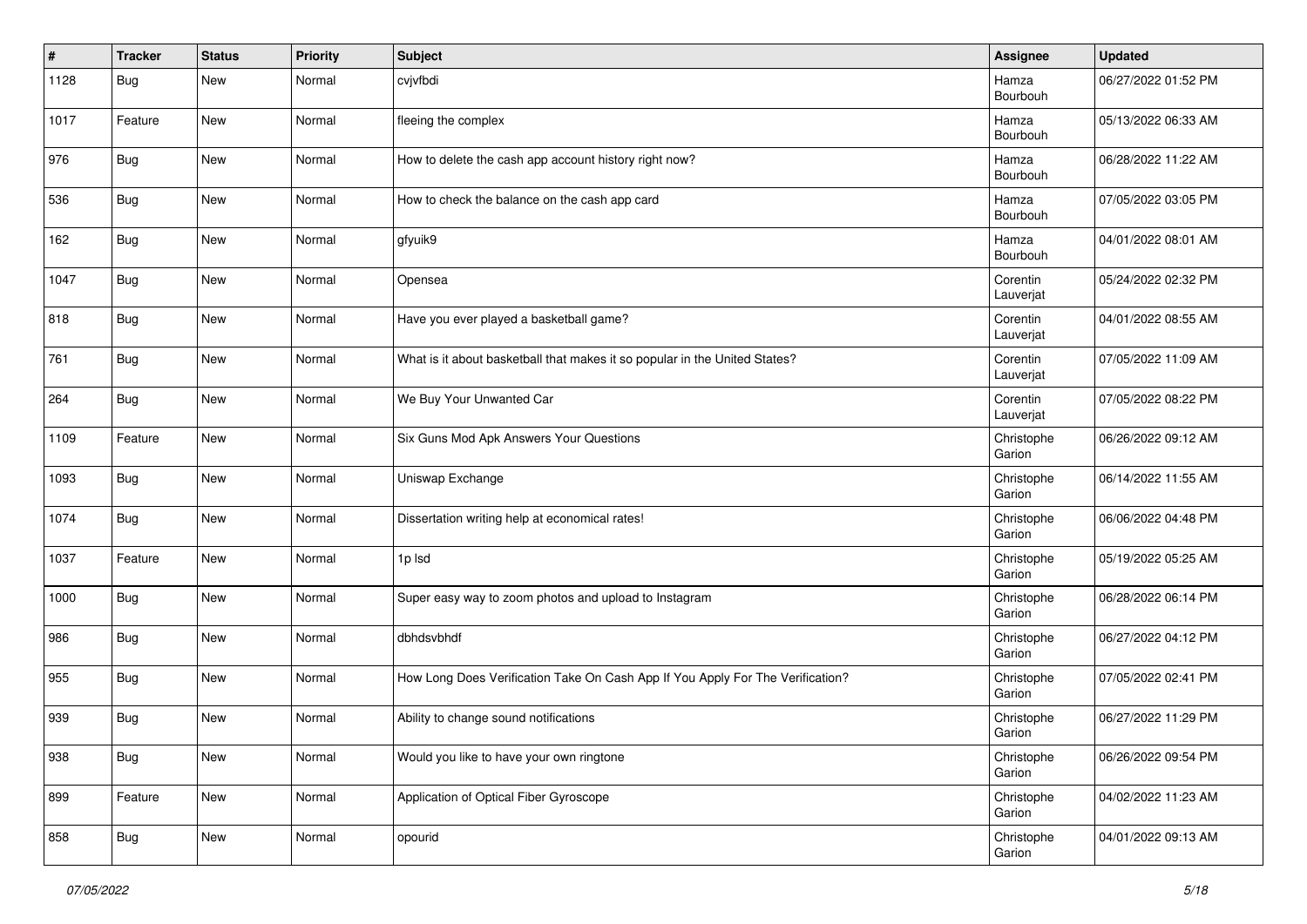| #    | <b>Tracker</b> | <b>Status</b> | <b>Priority</b> | <b>Subject</b>                                                                                     | Assignee             | <b>Updated</b>      |
|------|----------------|---------------|-----------------|----------------------------------------------------------------------------------------------------|----------------------|---------------------|
| 805  | <b>Bug</b>     | New           | Normal          | Ketamine Online Store                                                                              | Christophe<br>Garion | 07/01/2022 02:49 AM |
| 797  | Bug            | New           | Normal          | Psychedelic                                                                                        | Christophe<br>Garion | 07/05/2022 04:15 PM |
| 722  | Bug            | New           | Normal          | Vergrößern Sie Instagram-Fotos mit instazoom                                                       | Christophe<br>Garion | 07/05/2022 08:23 AM |
| 694  | Bug            | New           | Normal          | How to Get Guidance On How To Cash App Withdrawal Limit?                                           | Christophe<br>Garion | 07/05/2022 05:32 PM |
| 579  | Bug            | New           | Normal          | YOUR CV MAKES YOUR FIRST IMPRESSION                                                                | Christophe<br>Garion | 07/05/2022 07:46 PM |
| 535  | Bug            | New           | Normal          | Getting Tangled Problems When You Try To Apply For Cash App Delete Account                         | Christophe<br>Garion | 07/05/2022 08:58 PM |
| 498  | Bug            | New           | Normal          | Téléchargeur SoundCloud : SoundCloud en Mp3                                                        | Christophe<br>Garion | 07/05/2022 07:13 PM |
| 270  | Bug            | New           | Normal          | Logo Mansion                                                                                       | Christophe<br>Garion | 04/01/2022 08:20 AM |
| 153  | Bug            | New           | Normal          | urgent loan online                                                                                 | Christophe<br>Garion | 07/03/2022 10:31 AM |
| 531  | Bug            | New           | Normal          | Cheap Assignment Writing Service UK                                                                | Anonymous            | 07/05/2022 08:02 PM |
| 530  | Bug            | New           | Normal          | Cheap Assignment Writing Service UK                                                                | Anonymous            | 07/05/2022 07:47 PM |
| 513  | Bug            | New           | Normal          | Unlock cash app account using the easy steps:                                                      | Anonymous            | 07/05/2022 01:30 PM |
| 511  | Feature        | New           | Normal          | Fashion                                                                                            | Anonymous            | 07/04/2022 04:49 AM |
| 510  | Feature        | New           | Normal          | Fashion                                                                                            | Anonymous            | 07/05/2022 09:33 AM |
| 509  | Feature        | New           | Normal          | Fashion                                                                                            | Anonymous            | 07/04/2022 01:59 PM |
| 281  | Feature        | New           | Normal          | what are the types of Ringtones?                                                                   | Anonymous            | 07/05/2022 02:45 PM |
| 274  | <b>Bug</b>     | New           | Normal          | How AI is transforming coupon marketing campaigns?                                                 | Anonymous            | 06/27/2022 01:54 PM |
| 269  | <b>Bug</b>     | New           | Normal          | Is there such a site for app design?                                                               | Anonymous            | 07/04/2022 11:15 PM |
| 226  | Bug            | New           | Normal          | How to find reliable service reviews                                                               | Anonymous            | 04/01/2022 08:46 AM |
| 167  | <b>Bug</b>     | New           | Normal          | instant loan without documents                                                                     | Anonymous            | 07/02/2022 02:31 PM |
| 118  | <b>Bug</b>     | New           | Normal          | golf                                                                                               | Anonymous            | 07/04/2022 12:35 PM |
| 1145 | Bug            | New           | Normal          | IHG Is Extending Its Already Impressive Roster with a New Luxury Collection of Independent Hotels? |                      | 07/05/2022 12:50 PM |
| 1144 | Bug            | New           | Normal          | <b>Tour Packages</b>                                                                               |                      | 07/05/2022 07:55 AM |
| 1143 | Bug            | New           | Normal          | Soap2day                                                                                           |                      | 07/04/2022 11:04 AM |
| 1142 | Feature        | New           | Normal          | Watch Free Sports Online                                                                           |                      | 07/04/2022 11:03 AM |
| 1141 | Feature        | New           | Normal          | Retro Bowl game free                                                                               |                      | 07/04/2022 10:59 AM |
| 1140 | Feature        | New           | Normal          | GTA San Andreas Mod Apk                                                                            |                      | 07/04/2022 04:20 AM |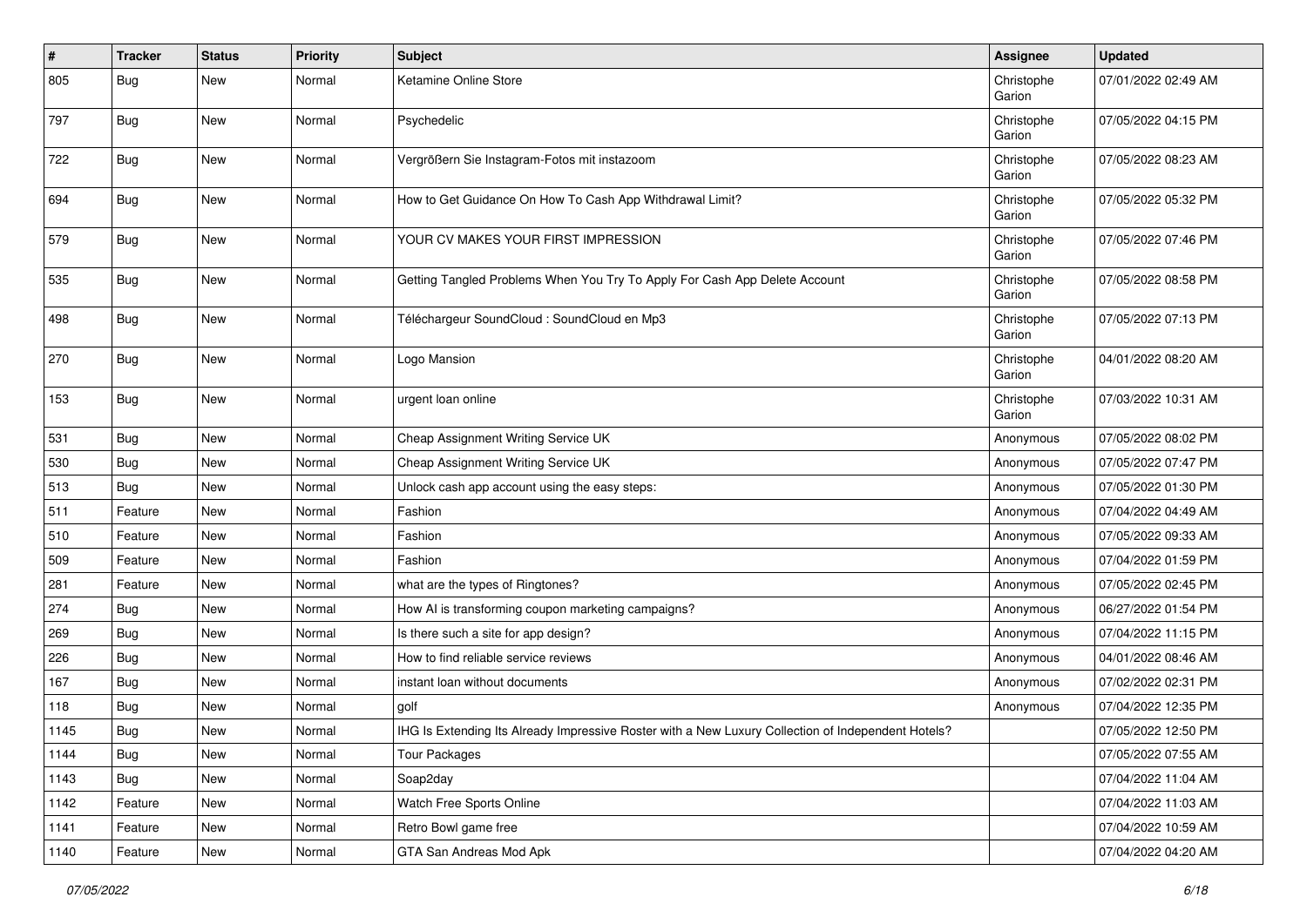| #    | <b>Tracker</b> | <b>Status</b> | Priority | Subject                                                                                                                                                  | <b>Assignee</b> | <b>Updated</b>      |
|------|----------------|---------------|----------|----------------------------------------------------------------------------------------------------------------------------------------------------------|-----------------|---------------------|
| 1139 | Feature        | New           | Normal   | GTA San Andreas Mod Apk                                                                                                                                  |                 | 07/02/2022 04:58 AM |
| 1138 | Feature        | <b>New</b>    | Normal   | GTA San Andreas Mod Apk                                                                                                                                  |                 | 07/02/2022 04:56 AM |
| 1137 | Bug            | New           | Normal   | Professional report                                                                                                                                      |                 | 07/01/2022 05:19 PM |
| 1136 | Bug            | New           | Normal   | Can I Talk To A Live Person At Facebook? Clarify Concerns Effectively                                                                                    |                 | 07/01/2022 08:10 AM |
| 1135 | Bug            | New           | Normal   | How to word games - 5 letter words                                                                                                                       |                 | 07/01/2022 05:52 AM |
| 1134 | Bug            | New           | Normal   | Is WhatsApp Aero Worth Downloading?                                                                                                                      |                 | 07/01/2022 04:03 AM |
| 1133 | Bug            | New           | Normal   | Flagle, what is it?                                                                                                                                      |                 | 06/30/2022 10:37 AM |
| 1132 | Bug            | New           | Normal   | Registration process on Huobi                                                                                                                            |                 | 06/30/2022 05:10 AM |
| 1131 | Bug            | New           | Normal   | Calculatrice Forex pour calculer les paramètres de la copie des transactions                                                                             |                 | 06/29/2022 07:24 PM |
| 1129 | Bug            | New           | Normal   | how to enable direct deposit on cash app?                                                                                                                |                 | 06/28/2022 10:44 AM |
| 1127 | Bug            | New           | Normal   | Is there any support to find Google Feud answers?                                                                                                        |                 | 06/27/2022 04:27 AM |
| 1126 | Bug            | New           | Normal   | 1PLSD                                                                                                                                                    |                 | 06/25/2022 09:36 AM |
| 1125 | Bug            | New           | Normal   | What is Wordscapes?                                                                                                                                      |                 | 06/24/2022 09:05 AM |
| 1124 | Bug            | New           | Normal   | Cookie clicker unblocked                                                                                                                                 |                 | 06/24/2022 05:14 AM |
| 1123 | Bug            | New           | Normal   | Where To Watch FIFA World Cup 2022                                                                                                                       |                 | 06/24/2022 03:51 AM |
| 1122 | <b>Bug</b>     | New           | Normal   | Count the number of words on the Microsoft Word application in the phone                                                                                 |                 | 06/23/2022 04:19 AM |
| 1121 | Bug            | New           | Normal   | LustreC do not run                                                                                                                                       |                 | 06/22/2022 08:43 AM |
| 1120 | Bug            | New           | Normal   | Summary of 5 best coloring apps on phones                                                                                                                |                 | 07/05/2022 08:31 AM |
| 1119 | Bug            | New           | Normal   | Klondike Solitaire                                                                                                                                       |                 | 06/27/2022 03:00 PM |
| 1118 | Bug            | New           | Normal   | <b>Gameplay Minecraft</b>                                                                                                                                |                 | 06/27/2022 10:33 AM |
| 1117 | Bug            | New           | Normal   | Equal Words - Word search game for PC and Windows Phone                                                                                                  |                 | 06/29/2022 04:58 AM |
| 1116 | Bug            | New           | Normal   | ipTV smarts pro                                                                                                                                          |                 | 06/29/2022 09:27 AM |
| 1115 | Bug            | New           | Normal   | How to access your saved favorite Tiktok                                                                                                                 |                 | 06/28/2022 03:59 PM |
| 1114 | Bug            | New           | Normal   | To control the car, all you must do is click to go left or right and release the button to go straight.                                                  |                 | 07/05/2022 09:01 AM |
| 1113 | <b>Bug</b>     | New           | Normal   | Press the button to control your car                                                                                                                     |                 | 06/20/2022 12:09 PM |
| 1112 | Bug            | New           | Normal   | What Cash App Policy Says If Random Person Sent Me Money On Cash App?                                                                                    |                 | 06/27/2022 02:39 AM |
| 1111 | <b>Bug</b>     | New           | Normal   | LOLBeans is a fun battle royale game where you race with other players while avoiding obstacles. Reach<br>the end of the course in competitive gameplay! |                 | 07/04/2022 12:23 PM |
| 1108 | <b>Bug</b>     | New           | Normal   | Six Guns Mod Apk Answers Your Questions                                                                                                                  |                 | 07/05/2022 03:27 AM |
| 1106 | Bug            | New           | Normal   | How Do I Get Cash App ++ Without Confronting Any Technical Glitches?                                                                                     |                 | 06/25/2022 09:53 PM |
| 1104 | <b>Bug</b>     | New           | Normal   | Idle game fix bug                                                                                                                                        |                 | 07/05/2022 11:42 AM |
| 1103 | <b>Bug</b>     | New           | Normal   | Idle game fix bug                                                                                                                                        |                 | 06/25/2022 09:08 PM |
| 1102 | <b>Bug</b>     | New           | Normal   | Charlottesville Travel Guide?                                                                                                                            |                 | 07/04/2022 12:20 PM |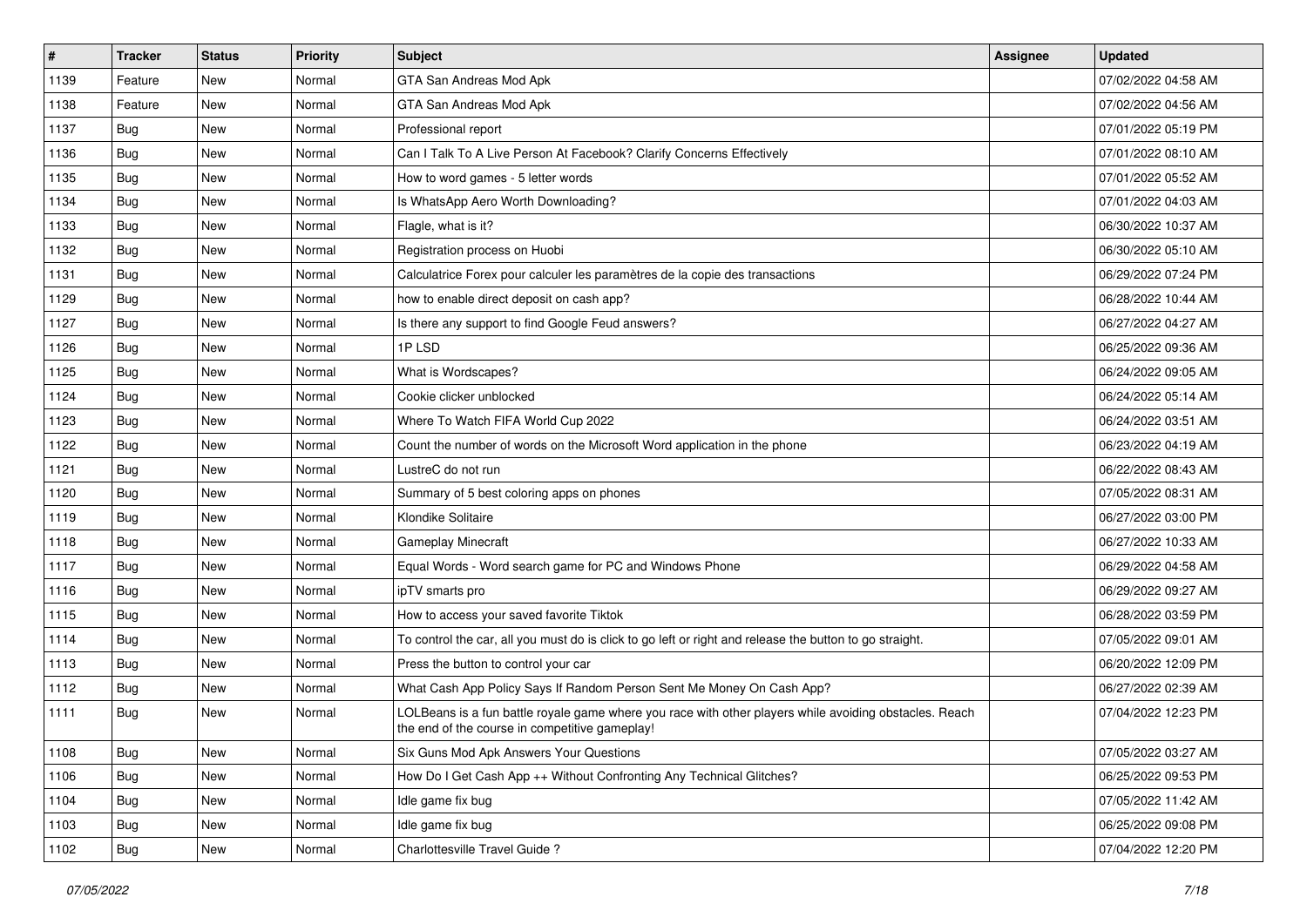| $\vert$ # | <b>Tracker</b> | <b>Status</b> | <b>Priority</b> | <b>Subject</b>                                              | <b>Assignee</b> | <b>Updated</b>      |
|-----------|----------------|---------------|-----------------|-------------------------------------------------------------|-----------------|---------------------|
| 1101      | <b>Bug</b>     | New           | Normal          | How to Delete Cash App History at once?                     |                 | 06/27/2022 01:33 PM |
| 1099      | Feature        | <b>New</b>    | Normal          | Whatsapp Plus - A New Way Of Communicating                  |                 | 06/28/2022 07:57 AM |
| 1098      | <b>Bug</b>     | New           | Normal          | Life of a Fisherman                                         |                 | 07/03/2022 10:56 PM |
| 1097      | <b>Bug</b>     | New           | Normal          | Race and experience new life.                               |                 | 06/26/2022 04:22 PM |
| 1096      | Bug            | New           | Normal          | Race and experience new life.                               |                 | 06/26/2022 06:07 PM |
| 1094      | <b>Bug</b>     | New           | Normal          | What time does direct deposit hit Cash App?                 |                 | 06/14/2022 03:27 PM |
| 1092      | Bug            | New           | Normal          | Ellison Estate Vineyard                                     |                 | 06/20/2022 12:03 PM |
| 1091      | Bug            | New           | Normal          | Find family fun indoors and outdoors in the Jungfrau Region |                 | 06/14/2022 09:33 AM |
| 1090      | <b>Bug</b>     | New           | Normal          | Pay Someone To Do My Assignment                             |                 | 06/11/2022 03:15 PM |
| 1089      | Bug            | New           | Normal          | Pay Someone To Do My Assignment                             |                 | 06/15/2022 04:44 AM |
| 1087      | Bug            | New           | Normal          | How do new writers start out?                               |                 | 06/29/2022 10:43 AM |
| 1085      | Feature        | New           | Normal          | dcvghdcc asgdvgd dveduqwv ajdhvwd                           |                 | 06/09/2022 03:46 PM |
| 1084      | Bug            | New           | Normal          | <b>Trippie Redd</b>                                         |                 | 06/11/2022 09:05 AM |
| 1083      | <b>Bug</b>     | New           | Normal          | coin base review                                            |                 | 06/11/2022 09:13 AM |
| 1082      | Bug            | New           | Normal          | Reset chime bank password without phone number              |                 | 06/15/2022 11:56 AM |
| 1081      | Feature        | New           | Normal          | drift boss- the best driftitng game                         |                 | 06/15/2022 05:56 AM |
| 1080      | <b>Bug</b>     | New           | Normal          | How to use Math Wallet   Nexo wallet   CoinTiger Exchange   |                 | 06/15/2022 11:56 AM |
| 1079      | <b>Bug</b>     | New           | Normal          | How to get cheap psychology assignment?                     |                 | 06/15/2022 06:00 AM |
| 1078      | Bug            | New           | Normal          | What Bank Is Cash App On Plaid? Find Clarity And Assistance |                 | 06/15/2022 11:56 AM |
| 1077      | Bug            | New           | Normal          | Les excellentes façons d'utiliser ces images                |                 | 07/05/2022 07:34 PM |
| 1076      | Bug            | New           | Normal          | DedicatedHosting4u                                          |                 | 06/11/2022 09:15 AM |
| 1073      | Bug            | New           | Normal          | <b>Cricut Design Space</b>                                  |                 | 07/01/2022 06:20 AM |
| 1072      | Bug            | New           | Normal          | ij.start canon                                              |                 | 06/21/2022 06:56 PM |
| 1071      | Bug            | New           | Normal          | Cinema HD Review - Cinemahdv2.net                           |                 | 06/21/2022 06:54 PM |
| 1070      | Feature        | New           | Normal          | <b>Tableau Consulting Expertise</b>                         |                 | 06/09/2022 11:50 AM |
| 1069      | <b>Bug</b>     | New           | Normal          | how to get cash app support phone number 24*7 available     |                 | 06/29/2022 05:37 PM |
| 1068      | <b>Bug</b>     | New           | Normal          | 123.hp.com/laserjet                                         |                 | 05/31/2022 12:22 PM |
| 1067      | I Bug          | New           | Normal          | Cricut.com/setup                                            |                 | 05/31/2022 12:19 PM |
| 1065      | Bug            | New           | Normal          | The top foreign language training game in 2022              |                 | 06/07/2022 04:05 AM |
| 1063      | <b>Bug</b>     | New           | Normal          | 123.hp.com/laserjet                                         |                 | 05/28/2022 12:27 PM |
| 1062      | <b>Bug</b>     | New           | Normal          | Cricut.com/setup                                            |                 | 05/28/2022 12:26 PM |
| 1061      | Bug            | New           | Normal          | Cricut.com/setup                                            |                 | 05/28/2022 12:24 PM |
| 1060      | <b>Bug</b>     | New           | Normal          | How to Use Panda Helper to Speed Up Your iOS                |                 | 05/28/2022 09:12 AM |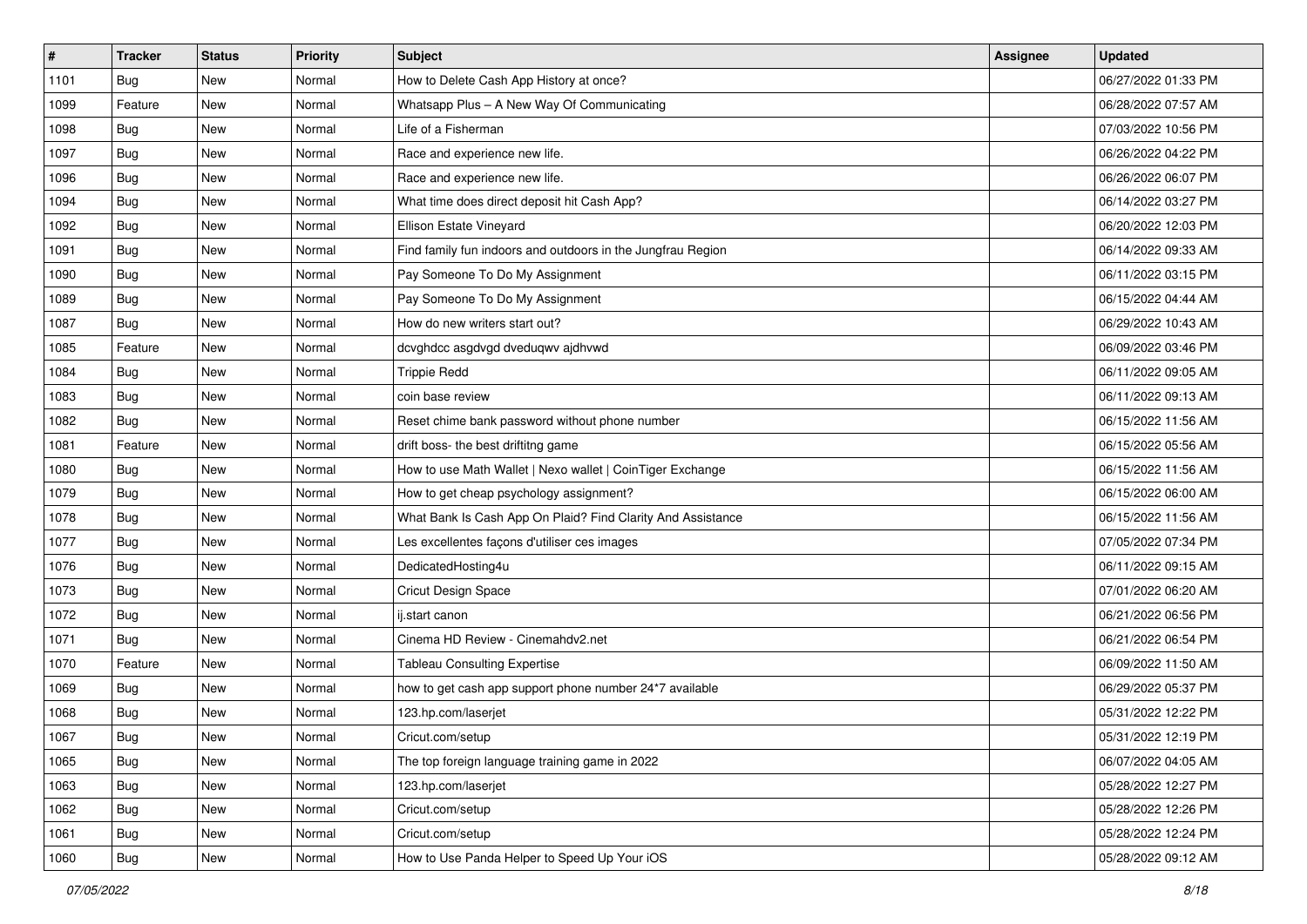| $\pmb{\#}$ | <b>Tracker</b> | <b>Status</b> | <b>Priority</b> | <b>Subject</b>                                                           | <b>Assignee</b> | <b>Updated</b>      |
|------------|----------------|---------------|-----------------|--------------------------------------------------------------------------|-----------------|---------------------|
| 1059       | <b>Bug</b>     | New           | Normal          | 123.hp.com/laserjet                                                      |                 | 05/28/2022 08:29 AM |
| 1058       | Bug            | <b>New</b>    | Normal          | Cricut.com/setup                                                         |                 | 05/28/2022 08:28 AM |
| 1057       | <b>Bug</b>     | New           | Normal          | <b>CCPlay Education Edition APK</b>                                      |                 | 06/07/2022 04:07 AM |
| 1056       | Feature        | New           | Normal          | <b>Online Class Issues</b>                                               |                 | 05/28/2022 12:44 AM |
| 1053       | Bug            | New           | Normal          | Game Geometry Dash                                                       |                 | 05/26/2022 11:30 AM |
| 1052       | <b>Bug</b>     | New           | Normal          | Build Now GG is a new battle royale game.                                |                 | 05/26/2022 04:24 AM |
| 1051       | Bug            | New           | Normal          | Dental Supplies USA                                                      |                 | 06/11/2022 09:20 PM |
| 1050       | Feature        | New           | Normal          | Best Smart Phone Repair in Delhi                                         |                 | 05/25/2022 10:33 AM |
| 1049       | Feature        | New           | Normal          | IT Software Company In Delhi                                             |                 | 05/27/2022 05:24 AM |
| 1048       | Bug            | <b>New</b>    | Normal          | So zeigen Sie ein Instagram-Profilbild an und vergrößern es              |                 | 05/25/2022 06:56 AM |
| 1046       | Bug            | New           | Normal          | 123.hp.com/laserjet                                                      |                 | 05/24/2022 10:46 AM |
| 1045       | Bug            | New           | Normal          | Cricut.com/setup                                                         |                 | 05/24/2022 10:45 AM |
| 1044       | Bug            | New           | Normal          | Can I Disapprove If Random Person Sent Me Money On Cash App?             |                 | 05/26/2022 03:51 PM |
| 1043       | Bug            | New           | Normal          | What Is The Right Way To Troubleshoot Cash App Transfer Failed Problems? |                 | 05/25/2022 01:16 PM |
| 1042       | Bug            | New           | Normal          | How to set up direct deposit on cash app?                                |                 | 05/25/2022 01:17 PM |
| 1041       | Bug            | New           | Normal          | Count words in Word on the computer                                      |                 | 05/27/2022 02:16 PM |
| 1040       | Bug            | New           | Normal          | thabet                                                                   |                 | 05/19/2022 08:05 PM |
| 1039       | Bug            | New           | Normal          | How to Get Tickmill Bonuses for Free                                     |                 | 05/26/2022 05:43 PM |
| 1036       | Bug            | New           | Normal          | <b>VPS Material</b>                                                      |                 | 05/18/2022 09:34 PM |
| 1034       | Bug            | New           | Normal          | Download Teaching Feeling For Android                                    |                 | 05/20/2022 09:25 AM |
| 1033       | Bug            | New           | Normal          | The best slope 2 online games to play right now                          |                 | 05/17/2022 10:55 AM |
| 1032       | Bug            | New           | Normal          | How To Play The Wordle Game                                              |                 | 05/17/2022 10:37 AM |
| 1031       | Bug            | New           | Normal          | <b>IAFT Traders Union</b>                                                |                 | 05/16/2022 03:14 PM |
| 1030       | <b>Bug</b>     | New           | Normal          | <b>IAFT Traders Union</b>                                                |                 | 05/16/2022 03:13 PM |
| 1029       | Bug            | New           | Normal          | 5 Reasons Why People Love Coloring Pages?                                |                 | 05/16/2022 11:53 AM |
| 1028       | <b>Bug</b>     | New           | Normal          | The Best Free Online Game to Play with Friends                           |                 | 05/16/2022 05:00 AM |
| 1027       | <b>Bug</b>     | New           | Normal          | Word hurdle: Viral and Fun Online Game                                   |                 | 06/25/2022 06:13 PM |
| 1026       | i Bug          | New           | Normal          | New Puzzle Game for All Age - Dordle                                     |                 | 06/25/2022 06:17 PM |
| 1025       | <b>Bug</b>     | New           | Normal          | how to change the logo in wordpress                                      |                 | 06/25/2022 06:20 PM |
| 1024       | <b>Bug</b>     | New           | Normal          | How to choose the right broker                                           |                 | 06/25/2022 06:23 PM |
| 1023       | Bug            | New           | Normal          | Questions That Are Typically Asked About Trap The Cat                    |                 | 05/14/2022 03:51 AM |
| 1022       | <b>Bug</b>     | New           | Normal          | 123.hp.com/laserjet                                                      |                 | 05/13/2022 01:25 PM |
| 1021       | <b>Bug</b>     | New           | Normal          | Cricut.com/setup                                                         |                 | 05/26/2022 12:21 AM |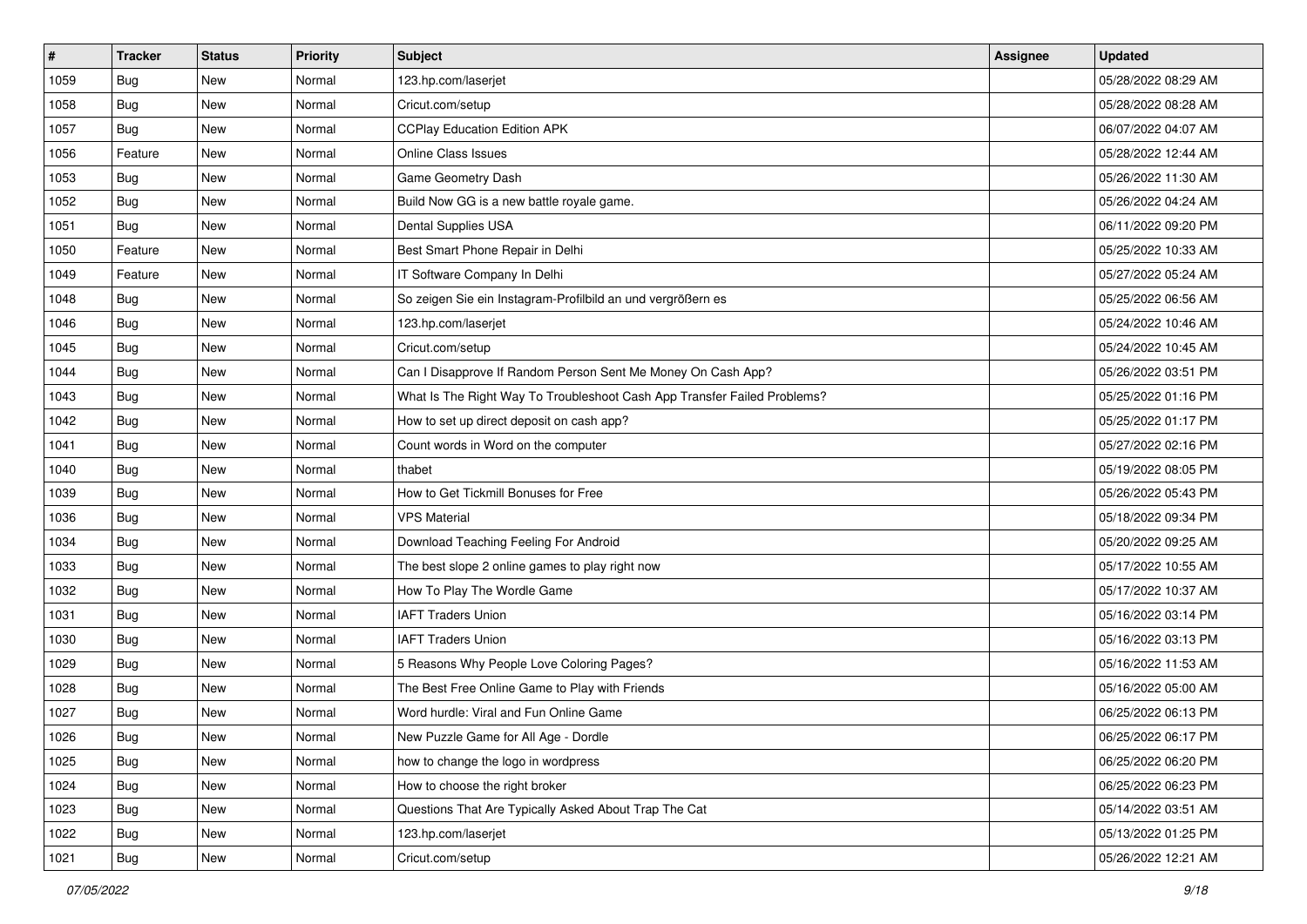| #    | <b>Tracker</b> | <b>Status</b> | Priority | <b>Subject</b>                                                             | Assignee | <b>Updated</b>      |
|------|----------------|---------------|----------|----------------------------------------------------------------------------|----------|---------------------|
| 1020 | Bug            | New           | Normal   | Cricut.com/setup                                                           |          | 05/13/2022 11:14 AM |
| 1019 | Bug            | New           | Normal   | Cricut.com/setup                                                           |          | 05/13/2022 11:13 AM |
| 1018 | Bug            | New           | Normal   | So erhalten Sie ein kostenloses Hörbuch                                    |          | 07/04/2022 03:37 AM |
| 1016 | Bug            | New           | Normal   | Klondike Solitaire                                                         |          | 05/12/2022 09:03 AM |
| 1015 | <b>Bug</b>     | New           | Normal   | Is it possible to send books for free?                                     |          | 05/11/2022 04:05 PM |
| 1014 | Bug            | New           | Normal   | how to get chime routing and account number ? chime routing number florida |          | 05/11/2022 12:42 PM |
| 1013 | Bug            | New           | Normal   | ij.start canon                                                             |          | 05/11/2022 11:31 AM |
| 1012 | Bug            | New           | Normal   | Cricut.com/setup                                                           |          | 05/11/2022 11:30 AM |
| 1011 | Bug            | New           | Normal   | Summary of 10 best coloring apps on phones                                 |          | 05/11/2022 10:58 AM |
| 1009 | Bug            | New           | Normal   | How to change routing number on Cash App?                                  |          | 05/11/2022 07:13 AM |
| 1008 | Bug            | New           | Normal   | Who was the first black woman to anchor a newscast?                        |          | 05/10/2022 03:13 PM |
| 1007 | Bug            | New           | Normal   | "ij.start canon                                                            |          | 05/18/2022 10:40 AM |
| 1006 | Bug            | New           | Normal   | Cricut.com/setup                                                           |          | 05/10/2022 01:22 PM |
| 1004 | Bug            | New           | Normal   | you get to pinch and drag a man with a very flexible face                  |          | 05/10/2022 10:59 AM |
| 1002 | <b>Bug</b>     | New           | Normal   | <b>Chemistry Assignment Help</b>                                           |          | 06/04/2022 09:58 AM |
| 1001 | Bug            | New           | Normal   | Venmo Keep Saying Error?                                                   |          | 06/27/2022 02:20 AM |
| 999  | Bug            | New           | Normal   | Is there a way to find Google Feud answers?                                |          | 06/28/2022 01:27 AM |
| 998  | Bug            | New           | Normal   | Is It Hard to Solve Wordle An                                              |          | 06/27/2022 12:24 AM |
| 997  | Bug            | New           | Normal   | 123.hp.com/laserjet                                                        |          | 06/28/2022 09:48 AM |
| 996  | <b>Bug</b>     | New           | Normal   | Cricut.com/setup                                                           |          | 06/27/2022 07:12 AM |
| 995  | Feature        | New           | Normal   | "ij.start canon                                                            |          | 06/27/2022 01:29 PM |
| 994  | Feature        | New           | Normal   | Cricut.com/setup                                                           |          | 07/04/2022 09:23 AM |
| 993  | Bug            | New           | Normal   | IO Games Free Online                                                       |          | 06/26/2022 09:41 AM |
| 992  | Bug            | New           | Normal   | So vergrößern Sie Ihr Instagram-Profilbild                                 |          | 06/26/2022 11:29 PM |
| 991  | Bug            | New           | Normal   | <b>MDMA MOLLY</b>                                                          |          | 05/03/2022 12:03 AM |
| 990  | Bug            | New           | Normal   | Mushrooms                                                                  |          | 06/26/2022 05:41 AM |
| 989  | <b>Bug</b>     | New           | Normal   | Barewoods Wax Cigar                                                        |          | 07/04/2022 07:09 AM |
| 988  | <b>Bug</b>     | New           | Normal   | Medicinal Mushrooms                                                        |          | 06/27/2022 09:33 AM |
| 987  | <b>Bug</b>     | New           | Normal   | <b>Medicinal Mushrooms</b>                                                 |          | 06/27/2022 07:13 PM |
| 985  | Bug            | New           | Normal   | Find out the vitality of Facebook Phone Number:                            |          | 06/27/2022 05:39 AM |
| 984  | Bug            | New           | Normal   | How to disable, permanently delete Twitter account on phone, PC            |          | 07/04/2022 07:11 AM |
| 983  | <b>Bug</b>     | New           | Normal   | Finding issue in tekken 3 game?                                            |          | 06/28/2022 03:26 AM |
| 982  | <b>Bug</b>     | New           | Normal   | Five sites that let you download free scenarios for your iPhone            |          | 05/07/2022 09:34 PM |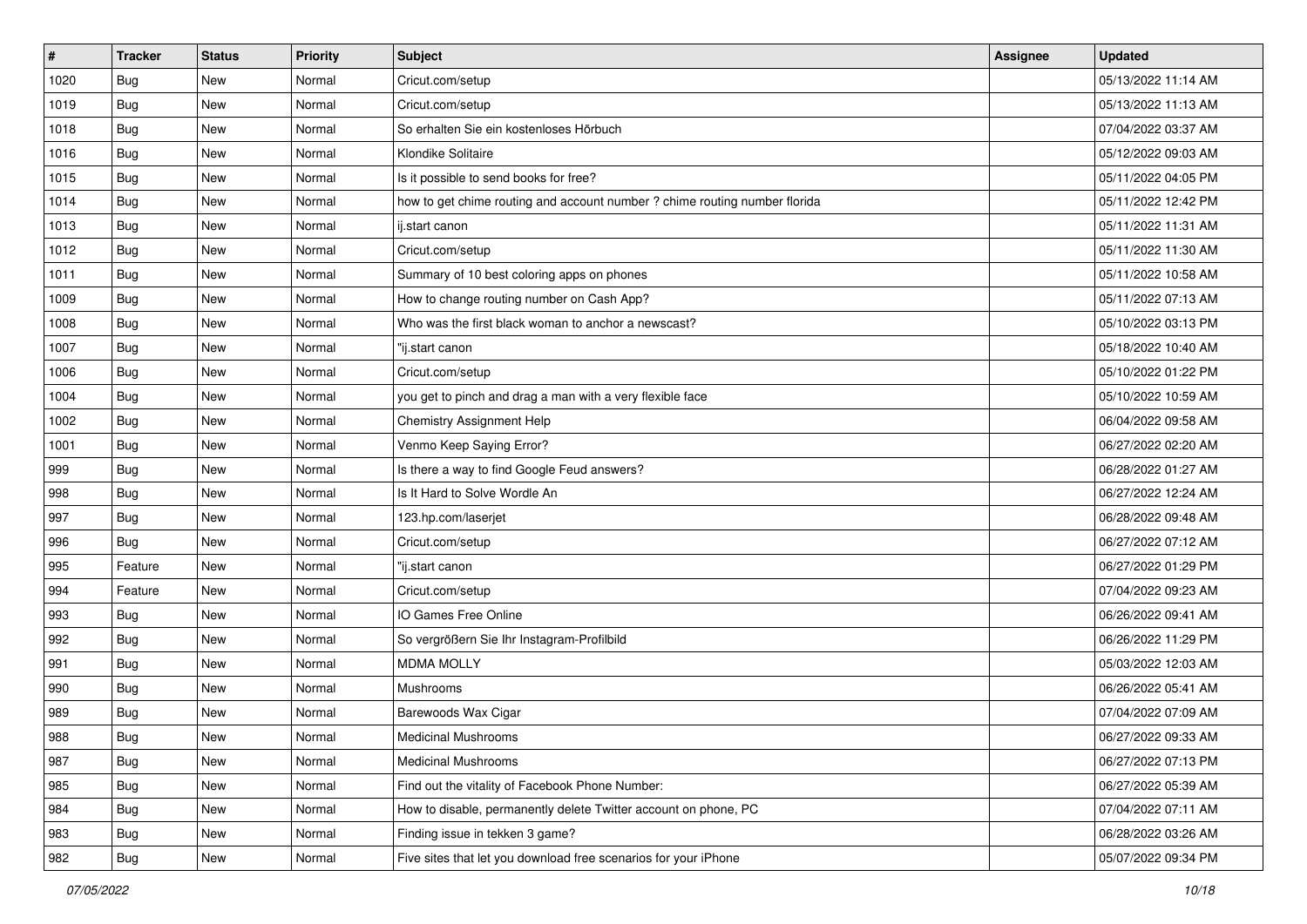| $\vert$ # | <b>Tracker</b> | <b>Status</b> | <b>Priority</b> | <b>Subject</b>                                                                         | <b>Assignee</b> | <b>Updated</b>      |
|-----------|----------------|---------------|-----------------|----------------------------------------------------------------------------------------|-----------------|---------------------|
| 981       | Bug            | New           | Normal          | VidMate Mod APK                                                                        |                 | 06/28/2022 11:24 AM |
| 980       | Bug            | <b>New</b>    | Normal          | Free Gas Cards for the Unemployed                                                      |                 | 06/28/2022 02:54 PM |
| 979       | <b>Bug</b>     | New           | Normal          | Free Gas Cards for the Unemployed                                                      |                 | 07/05/2022 03:45 PM |
| 978       | <b>Bug</b>     | New           | Normal          | Delamore Lodge is a place to stay.                                                     |                 | 06/27/2022 04:57 AM |
| 977       | <b>Bug</b>     | New           | Normal          | Fans of the Old Country will like this book.                                           |                 | 07/04/2022 06:54 AM |
| 975       | Bug            | New           | Normal          | Payback 2 Mod APK                                                                      |                 | 05/05/2022 10:56 AM |
| 974       | <b>Bug</b>     | New           | Normal          | Watch NCAA Football Live Streaming Free                                                |                 | 06/26/2022 05:33 PM |
| 973       | Feature        | New           | Normal          | Free NFL Streaming Sites                                                               |                 | 06/28/2022 06:27 AM |
| 972       | <b>Bug</b>     | New           | Normal          | How To Borrow Money From The Cash App? Get To Know About The Same                      |                 | 04/25/2022 07:30 AM |
| 971       | Bug            | New           | Normal          | How Do I Check Balance On Cash App Card With Optimum Ease?                             |                 | 06/27/2022 08:16 PM |
| 970       | <b>Bug</b>     | New           | Normal          | The Amount Of Time Does Cash App Direct Deposit Time Take?                             |                 | 07/05/2022 02:33 AM |
| 969       | <b>Bug</b>     | New           | Normal          | Watch NCAA Football Live Match Free                                                    |                 | 06/28/2022 01:31 PM |
| 968       | Feature        | New           | Normal          | watch nfl online free live streaming                                                   |                 | 07/05/2022 04:47 PM |
| 967       | Feature        | New           | Normal          | stream live nfl games free online                                                      |                 | 06/26/2022 10:09 AM |
| 966       | <b>Bug</b>     | New           | Normal          | How to Download the Filmes                                                             |                 | 06/27/2022 03:25 AM |
| 965       | <b>Bug</b>     | New           | Normal          | Go with cash app customer service to know where I can load my cash app card            |                 | 06/28/2022 04:30 AM |
| 964       | Bug            | New           | Normal          | Can I Fix Cash App Transfer Failed Issues By Adding Sufficient Funds?                  |                 | 07/03/2022 11:10 PM |
| 963       | Feature        | New           | Normal          | Why I am not getting cool cash app card designs- call experts                          |                 | 07/05/2022 04:36 PM |
| 962       | Bug            | New           | Normal          | Kostenlose Hörbücher                                                                   |                 | 06/26/2022 10:45 PM |
| 961       | <b>Bug</b>     | New           | Normal          | TeaTv is an Android                                                                    |                 | 07/05/2022 12:43 AM |
| 959       | Bug            | New           | Normal          | Get connected with cash app team-How to get money off cash app at walmart without card |                 | 06/27/2022 08:52 AM |
| 958       | <b>Bug</b>     | New           | Normal          | Avail Cash app support service to know Sutton bank cash app number                     |                 | 07/04/2022 11:36 AM |
| 957       | Bug            | New           | Normal          | From Where I Can Get Cheap Writing Services?                                           |                 | 04/20/2022 05:06 AM |
| 956       | <b>Bug</b>     | New           | Normal          | FNF Free Mods Online                                                                   |                 | 06/25/2022 09:59 PM |
| 954       | Bug            | New           | Normal          | AZ Screen Recorder Mod                                                                 |                 | 07/04/2022 10:08 PM |
| 953       | Bug            | New           | Normal          | Manga Dogs - Read Your Favorite Comics on Your Smartphone                              |                 | 06/27/2022 03:53 PM |
| 952       | <b>Bug</b>     | New           | Normal          | Canon IJ Network Tool                                                                  |                 | 06/26/2022 10:35 AM |
| 951       | Bug            | New           | Normal          | Canon.com/ijsetup                                                                      |                 | 06/27/2022 07:56 PM |
| 950       | <b>Bug</b>     | New           | Normal          | ij.start canon                                                                         |                 | 07/04/2022 04:29 PM |
| 949       | Bug            | New           | Normal          | <b>Educational Games</b>                                                               |                 | 06/15/2022 09:11 PM |
| 948       | Bug            | New           | Normal          | Canon IJ Network Tool                                                                  |                 | 06/27/2022 09:30 PM |
| 947       | Bug            | New           | Normal          | is Disney Now and Disney Plus different?                                               |                 | 04/14/2022 09:53 AM |
| 946       | <b>Bug</b>     | New           | Normal          | What is Plex and Is Plex Legal?                                                        |                 | 06/26/2022 05:23 AM |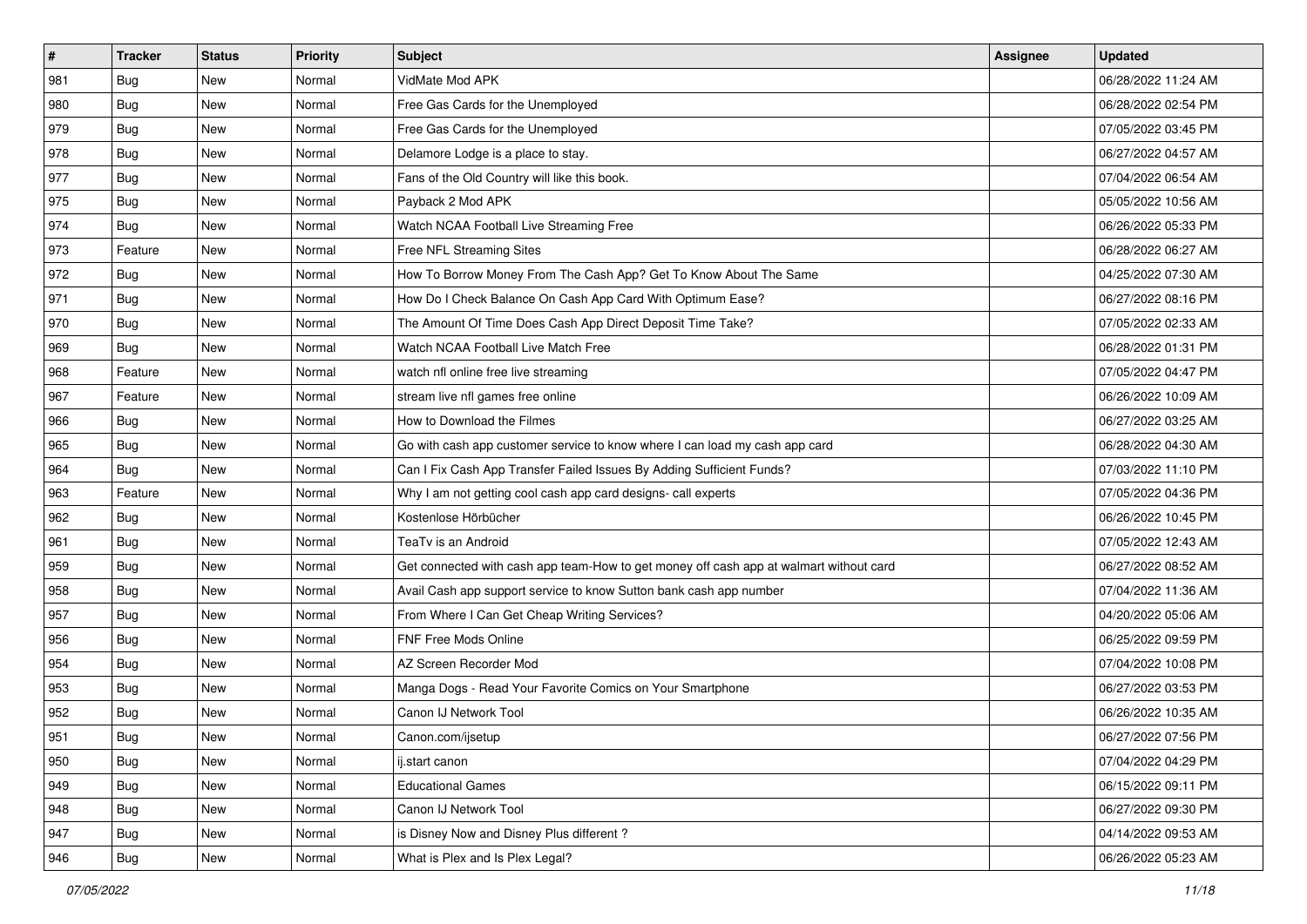| $\vert$ #     | <b>Tracker</b> | <b>Status</b> | <b>Priority</b> | <b>Subject</b>                                                                   | <b>Assignee</b> | <b>Updated</b>      |
|---------------|----------------|---------------|-----------------|----------------------------------------------------------------------------------|-----------------|---------------------|
| 945           | Bug            | New           | Normal          | TikTok 18 Mod Apk For Your Android                                               |                 | 04/13/2022 09:32 AM |
| 944           | Feature        | <b>New</b>    | Normal          | Canon.com/ijsetup                                                                |                 | 06/27/2022 09:46 AM |
| 943           | <b>Bug</b>     | New           | Normal          | ij.start canon                                                                   |                 | 04/13/2022 08:52 AM |
| 942           | <b>Bug</b>     | New           | Normal          | Canon IJ Network Tool                                                            |                 | 04/13/2022 08:45 AM |
| 941           | <b>Bug</b>     | New           | Normal          | is Disney Now and Disney Plus different?                                         |                 | 07/05/2022 11:02 AM |
| 940           | Bug            | New           | Normal          | What is Plex and Is Plex Legal?                                                  |                 | 07/04/2022 07:54 PM |
| 935           | <b>Bug</b>     | New           | Normal          | MovieBox Pro Apk - Watch Movies and TV Shows on Your Android Phone               |                 | 07/04/2022 03:38 AM |
| 934           | <b>Bug</b>     | New           | Normal          | MovieBox Pro Apk - Watch Movies and TV Shows on Your Android Phone               |                 | 05/10/2022 11:01 AM |
| 933           | <b>Bug</b>     | New           | Normal          | How Can I Watch Movies on My Mobile Phone                                        |                 | 06/24/2022 12:55 AM |
| 932           | <b>Bug</b>     | New           | Normal          | The best epic, long-playing PC games will consume days of your life.             |                 | 05/15/2022 07:44 PM |
| 930           | <b>Bug</b>     | New           | Normal          | The best free games online                                                       |                 | 04/12/2022 09:05 AM |
| 929           | <b>Bug</b>     | New           | Normal          | Canon IJ Network Tool                                                            |                 | 04/12/2022 08:32 AM |
| 928           | <b>Bug</b>     | New           | Normal          | How Does Sutton Bank Cash App Customer Service Help In Answering Your Questions? |                 | 04/12/2022 11:36 AM |
| 927           | Feature        | New           | Normal          | What Is The Right Way To Troubleshoot Cash App Transfer Failed Problems?         |                 | 04/12/2022 05:54 AM |
| 926           | <b>Bug</b>     | New           | Normal          | tavor 7                                                                          |                 | 06/22/2022 05:08 PM |
| 925           | <b>Bug</b>     | New           | Normal          | tavor 7                                                                          |                 | 06/15/2022 03:45 AM |
| 924           | <b>Bug</b>     | New           | Normal          | buy tec 9                                                                        |                 | 04/11/2022 02:54 PM |
| 923           | Bug            | New           | Normal          | frenchies for sale                                                               |                 | 04/11/2022 02:35 PM |
| 922           | Bug            | New           | Normal          | Why Is The Need For Assignment Writing Services?                                 |                 | 07/04/2022 09:28 PM |
| 921           | <b>Bug</b>     | New           | Normal          | Canon IJ Network Tool                                                            |                 | 04/11/2022 09:00 AM |
| 920           | Bug            | New           | Normal          | Where I Can Get Essay Writing Services?                                          |                 | 04/11/2022 08:35 AM |
| 919           | Feature        | New           | Normal          | How can I check my Cash App card balance by dialing a number?                    |                 | 04/10/2022 09:07 AM |
| 918           | Bug            | New           | Normal          | Antivirus for IOS                                                                |                 | 06/16/2022 10:36 PM |
| 917           | <b>Bug</b>     | New           | Normal          | Random Person Sent Me Money on Cash App-find solution?                           |                 | 04/09/2022 12:32 PM |
| 916           | <b>Bug</b>     | New           | Normal          | How long does it take to write a book?                                           |                 | 04/07/2022 12:15 PM |
| 915           | Bug            | New           | Normal          | Finance dissertation writing                                                     |                 | 04/07/2022 09:22 AM |
| 914           | <b>Bug</b>     | New           | Normal          | Wordle: how to play fashion games for free?                                      |                 | 04/07/2022 08:30 AM |
| 913           | Bug            | New           | Normal          | Canon IJ Network Tool                                                            |                 | 04/07/2022 06:21 AM |
| 912           | Bug            | New           | Normal          | Cuphead Mobile Game Review                                                       |                 | 06/09/2022 10:14 AM |
| 911           | Bug            | New           | Normal          | Aluminum Windows & Doors                                                         |                 | 04/06/2022 08:10 PM |
| 910           | Bug            | New           | Normal          | Each content looks unisize or not formated                                       |                 | 04/06/2022 11:21 AM |
| $ 909\rangle$ | Bug            | New           | Normal          | Toca Life World APK                                                              |                 | 04/06/2022 04:52 AM |
| 908           | <b>Bug</b>     | New           | Normal          | Toca Life World APK                                                              |                 | 04/06/2022 03:18 AM |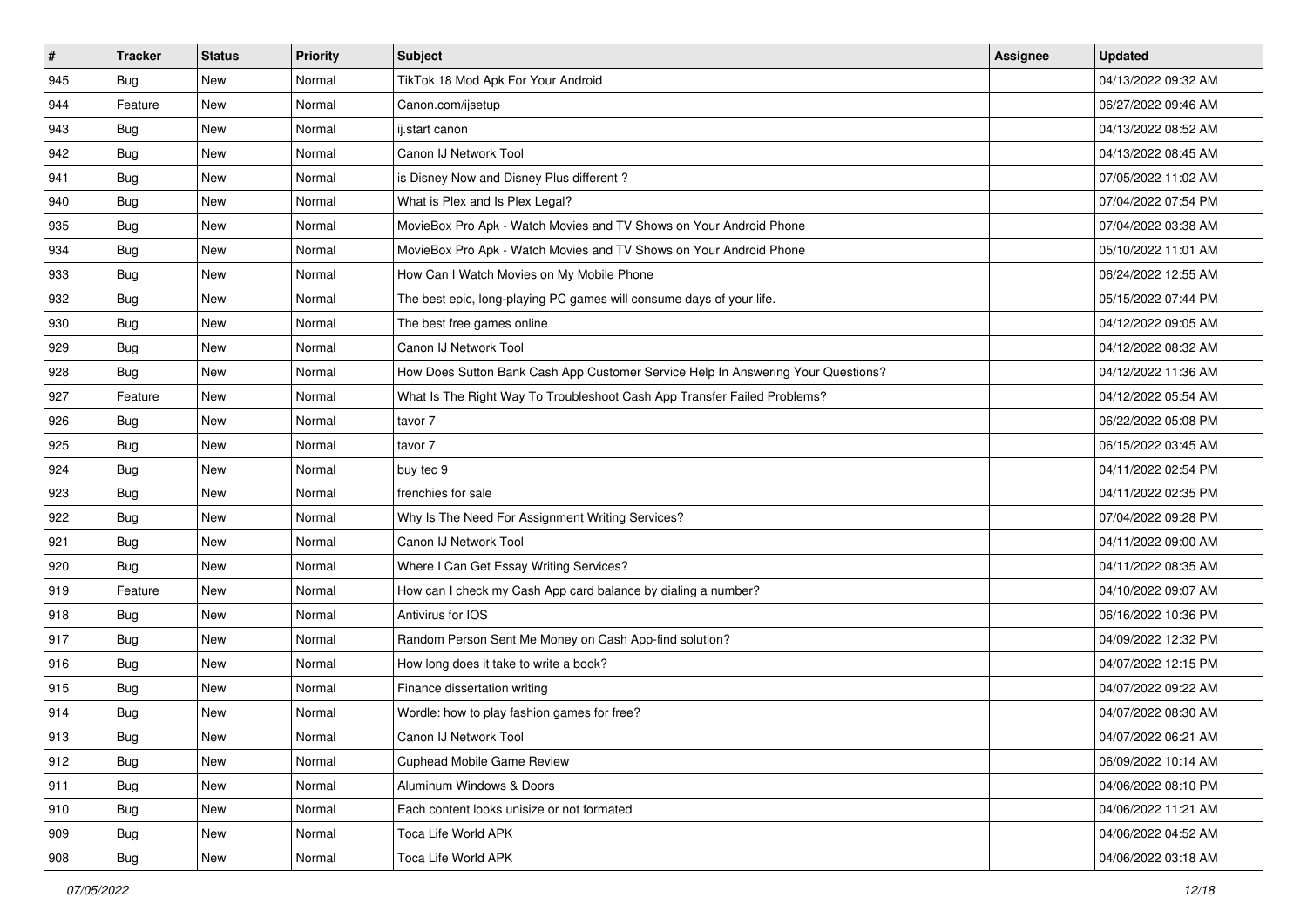| $\vert$ # | <b>Tracker</b> | <b>Status</b> | <b>Priority</b> | <b>Subject</b>                                                              | <b>Assignee</b> | <b>Updated</b>      |
|-----------|----------------|---------------|-----------------|-----------------------------------------------------------------------------|-----------------|---------------------|
| 907       | <b>Bug</b>     | New           | Normal          | Canon IJ Network Tool                                                       |                 | 04/04/2022 10:43 AM |
| 906       | Bug            | New           | Normal          | How To Change Cash App From Business To Personal Account For Any Reasons?   |                 | 04/04/2022 09:57 AM |
| 905       | Bug            | New           | Normal          | MINI MILITIA MOD APK                                                        |                 | 05/19/2022 01:54 PM |
| 904       | Feature        | New           | Normal          | Laora seeck                                                                 |                 | 04/20/2022 11:54 AM |
| 903       | Feature        | New           | Normal          | Good game                                                                   |                 | 04/11/2022 08:39 AM |
| 902       | Feature        | New           | Normal          | salo717                                                                     |                 | 05/18/2022 10:35 AM |
| 901       | Feature        | New           | Normal          | good game ever                                                              |                 | 07/05/2022 02:31 PM |
| 900       | Feature        | New           | Normal          | good game ever                                                              |                 | 04/02/2022 11:59 AM |
| 898       | Bug            | New           | Normal          | Shadow Fight 2 Mod APK                                                      |                 | 04/02/2022 09:17 AM |
| 895       | <b>Bug</b>     | New           | Normal          | Cash App Scams                                                              |                 | 06/18/2022 02:36 PM |
| 894       | Feature        | New           | Normal          | Need phd dissertation help in UK                                            |                 | 05/30/2022 12:29 PM |
| 893       | Bug            | New           | Normal          | klingeltone                                                                 |                 | 04/13/2022 11:06 AM |
| 892       | Bug            | New           | Normal          | Good game                                                                   |                 | 07/01/2022 10:25 AM |
| 891       | Bug            | New           | Normal          | The most interesting game today, have you tried it?                         |                 | 04/01/2022 09:17 AM |
| 889       | <b>Bug</b>     | New           | Normal          | What is Plex and how it's work?                                             |                 | 04/01/2022 09:14 AM |
| 888       | Bug            | New           | Normal          | Is the Fox News Channel on Roku free?                                       |                 | 06/28/2022 06:58 PM |
| 887       | <b>Bug</b>     | New           | Normal          | What is Plex and how it's work?                                             |                 | 04/01/2022 09:16 AM |
| 886       | Bug            | New           | Normal          | Is the Fox News Channel on Roku free?                                       |                 | 07/03/2022 07:14 PM |
| 885       | <b>Bug</b>     | New           | Normal          | How to Install the Tele Latino App For Android                              |                 | 03/28/2022 04:10 AM |
| 884       | Bug            | New           | Normal          | Why do Subway Surfers popular                                               |                 | 04/01/2022 09:16 AM |
| 883       | <b>Bug</b>     | New           | Normal          | Langweilen Sie sich jemals bei der gleichen alten Schriftart auf Instagram? |                 | 04/01/2022 09:16 AM |
| 882       | Bug            | <b>New</b>    | Normal          | How to change bank account on cash app?                                     |                 | 04/01/2022 09:16 AM |
| 880       | Bug            | New           | Normal          | Why do Subway Surfers popular                                               |                 | 04/01/2022 09:16 AM |
| 879       | Feature        | New           | Normal          | Best Garage Door Repair in Massachusetts                                    |                 | 04/01/2022 09:16 AM |
| 878       | Bug            | New           | Normal          | Wie ist instazoom hilfreich beim Herunterladen von Instagram-Profilbildern  |                 | 04/08/2022 09:28 PM |
| 877       | Feature        | New           | Normal          | <b>Exness Broker Review</b>                                                 |                 | 04/01/2022 09:12 AM |
| 876       | <b>Bug</b>     | New           | Normal          | Download Full-Size Profile Pictures of Your Favorite Users With InstaDP     |                 | 04/01/2022 09:12 AM |
| 875       | <b>Bug</b>     | New           | Normal          | Red ball game                                                               |                 | 04/01/2022 09:15 AM |
| 874       | Bug            | New           | Normal          | Cómo descargar Minecraft Apk                                                |                 | 06/26/2022 08:01 AM |
| 873       | <b>Bug</b>     | New           | Normal          | Klingeltöne mp3                                                             |                 | 04/13/2022 11:03 AM |
| 872       | Bug            | New           | Normal          | Poppy Playtime Horror Game Free                                             |                 | 04/01/2022 09:11 AM |
| 870       | <b>Bug</b>     | New           | Normal          | Mahjong Solitaire                                                           |                 | 04/01/2022 09:12 AM |
| 869       | <b>Bug</b>     | New           | Normal          | Sonnerie Post Malone 2022                                                   |                 | 04/13/2022 11:05 AM |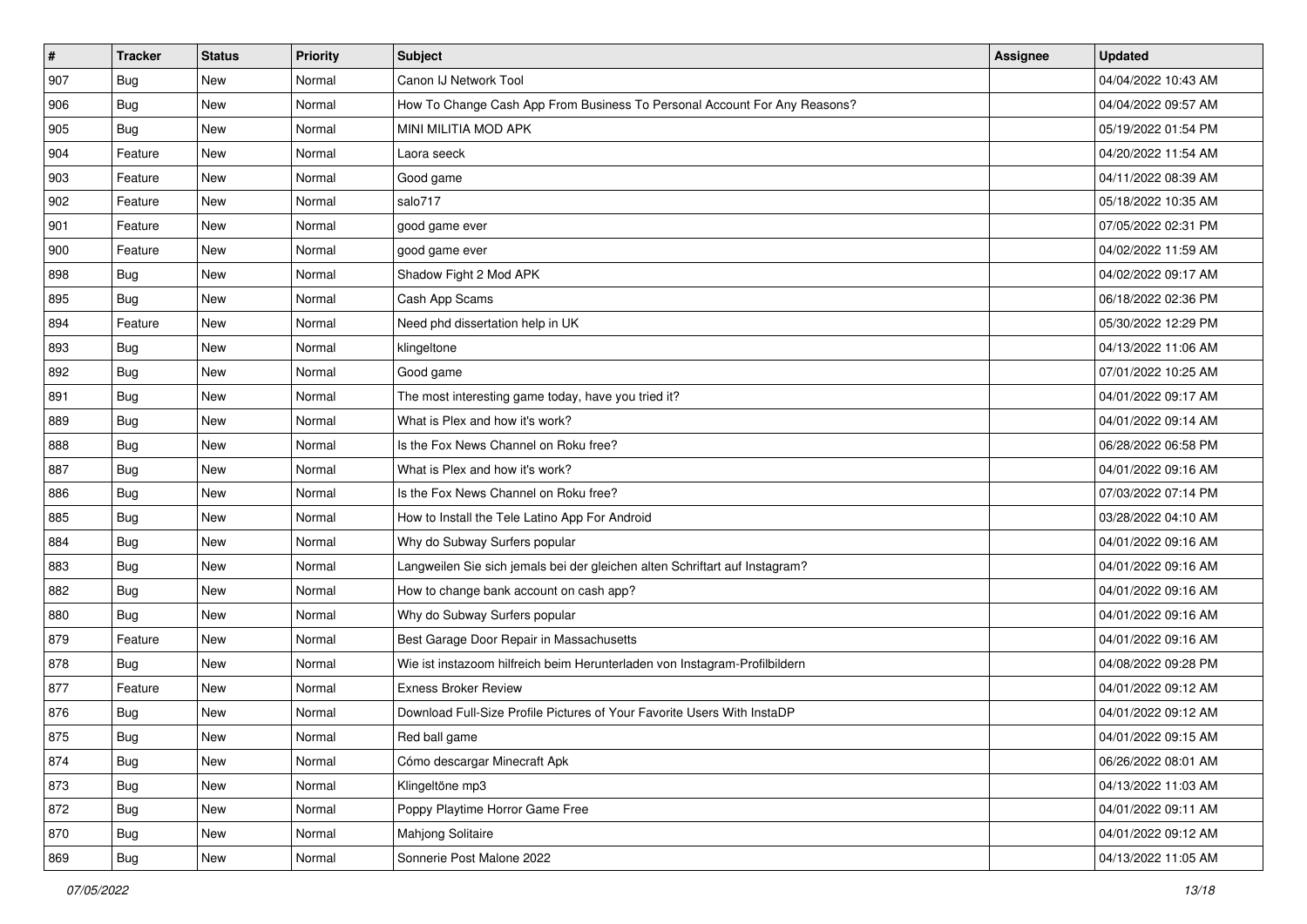| $\vert$ # | <b>Tracker</b> | <b>Status</b> | <b>Priority</b> | <b>Subject</b>                                                                   | <b>Assignee</b> | <b>Updated</b>      |
|-----------|----------------|---------------|-----------------|----------------------------------------------------------------------------------|-----------------|---------------------|
| 865       | Bug            | New           | Normal          | Canon IJ Printer Utility                                                         |                 | 05/18/2022 07:24 PM |
| 864       | Bug            | New           | Normal          | Canon IJ Network Tool                                                            |                 | 04/01/2022 09:14 AM |
| 863       | <b>Bug</b>     | New           | Normal          | Canon IJ Network Tool                                                            |                 | 04/01/2022 09:12 AM |
| 862       | <b>Bug</b>     | New           | Normal          | none                                                                             |                 | 04/01/2022 09:11 AM |
| 859       | <b>Bug</b>     | New           | Normal          | Canon IJ Network Tool                                                            |                 | 04/01/2022 09:13 AM |
| 857       | <b>Bug</b>     | New           | Normal          | Welcome to the world of classic retro games                                      |                 | 04/01/2022 09:13 AM |
| 856       | <b>Bug</b>     | New           | Normal          | Online Classes Assistance Help For Student                                       |                 | 04/01/2022 09:13 AM |
| 855       | <b>Bug</b>     | New           | Normal          | Online Classes Assistance Help For Student                                       |                 | 04/01/2022 09:13 AM |
| 854       | <b>Bug</b>     | New           | Normal          | How To Resolve Password Problems Through Facebook Customer Service?              |                 | 04/09/2022 06:11 PM |
| 853       | Bug            | New           | Normal          | what is dr laser                                                                 |                 | 04/01/2022 09:13 AM |
| 852       | <b>Bug</b>     | New           | Normal          | How to cancel your French Bee flight within 24 hours?                            |                 | 04/01/2022 09:13 AM |
| 851       | <b>Bug</b>     | New           | Normal          | Laden Sie den kostenlosen MP3-Klingelton für Ihr Mobiltelefon herunter           |                 | 04/01/2022 09:14 AM |
| 850       | <b>Bug</b>     | New           | Normal          | Puppy Playtime APK Android                                                       |                 | 04/01/2022 09:14 AM |
| 849       | <b>Bug</b>     | New           | Normal          | FutEmax App Apk - Watch Soccer, Fantasy Football, And More On Your Mobile Device |                 | 04/01/2022 09:04 AM |
| 848       | Feature        | New           | Normal          | Online Classes Assistance                                                        |                 | 04/01/2022 08:57 AM |
| 847       | Feature        | New           | Normal          | Canon.com/ijsetup                                                                |                 | 04/01/2022 09:08 AM |
| 846       | Feature        | New           | Normal          | ij.start canon                                                                   |                 | 04/01/2022 08:58 AM |
| 845       | Feature        | New           | Normal          | canon.com/ijsetup                                                                |                 | 04/01/2022 08:58 AM |
| 844       | Bug            | New           | Normal          | To know Chime Routing Number call on the helpline number                         |                 | 04/01/2022 08:58 AM |
| 843       | <b>Bug</b>     | New           | Normal          | Canon IJ Network Tool                                                            |                 | 04/01/2022 08:58 AM |
| 842       | Bug            | New           | Normal          | Join the fun game                                                                |                 | 04/01/2022 08:58 AM |
| 841       | Bug            | New           | Normal          | How do I activate FOX NOW?                                                       |                 | 04/01/2022 08:58 AM |
| 840       | Bug            | New           | Normal          | Is Tubi really free and legal?                                                   |                 | 04/01/2022 08:58 AM |
| 839       | <b>Bug</b>     | New           | Normal          | How do I activate FOX NOW?                                                       |                 | 04/01/2022 08:58 AM |
| 838       | <b>Bug</b>     | New           | Normal          | Celebrity Hunter Mod apk - Como instalá-lo                                       |                 | 04/01/2022 08:58 AM |
| 836       | Bug            | New           | Normal          | What Is The Required Amount To Pay As Cash App Clearance Fee?                    |                 | 04/01/2022 09:00 AM |
| 835       | <b>Bug</b>     | New           | Normal          | Build your strong army with Taming io                                            |                 | 04/01/2022 08:59 AM |
| 834       | I Bug          | New           | Normal          | Grasp the secret to relieve stress and fatigue                                   |                 | 04/01/2022 08:57 AM |
| 833       | Bug            | New           | Normal          | Does Direct Deposit Hit Chime- seek Chime Customer Service                       |                 | 04/01/2022 08:59 AM |
| 832       | <b>Bug</b>     | New           | Normal          | Choque Royale Mod Apk                                                            |                 | 04/01/2022 08:59 AM |
| 831       | Bug            | New           | Normal          | Build and shoot                                                                  |                 | 05/29/2022 04:47 PM |
| 830       | <b>Bug</b>     | New           | Normal          | Poppy Playtime APK                                                               |                 | 06/27/2022 10:31 PM |
| 828       | <b>Bug</b>     | New           | Normal          | Nursery management                                                               |                 | 06/28/2022 12:10 PM |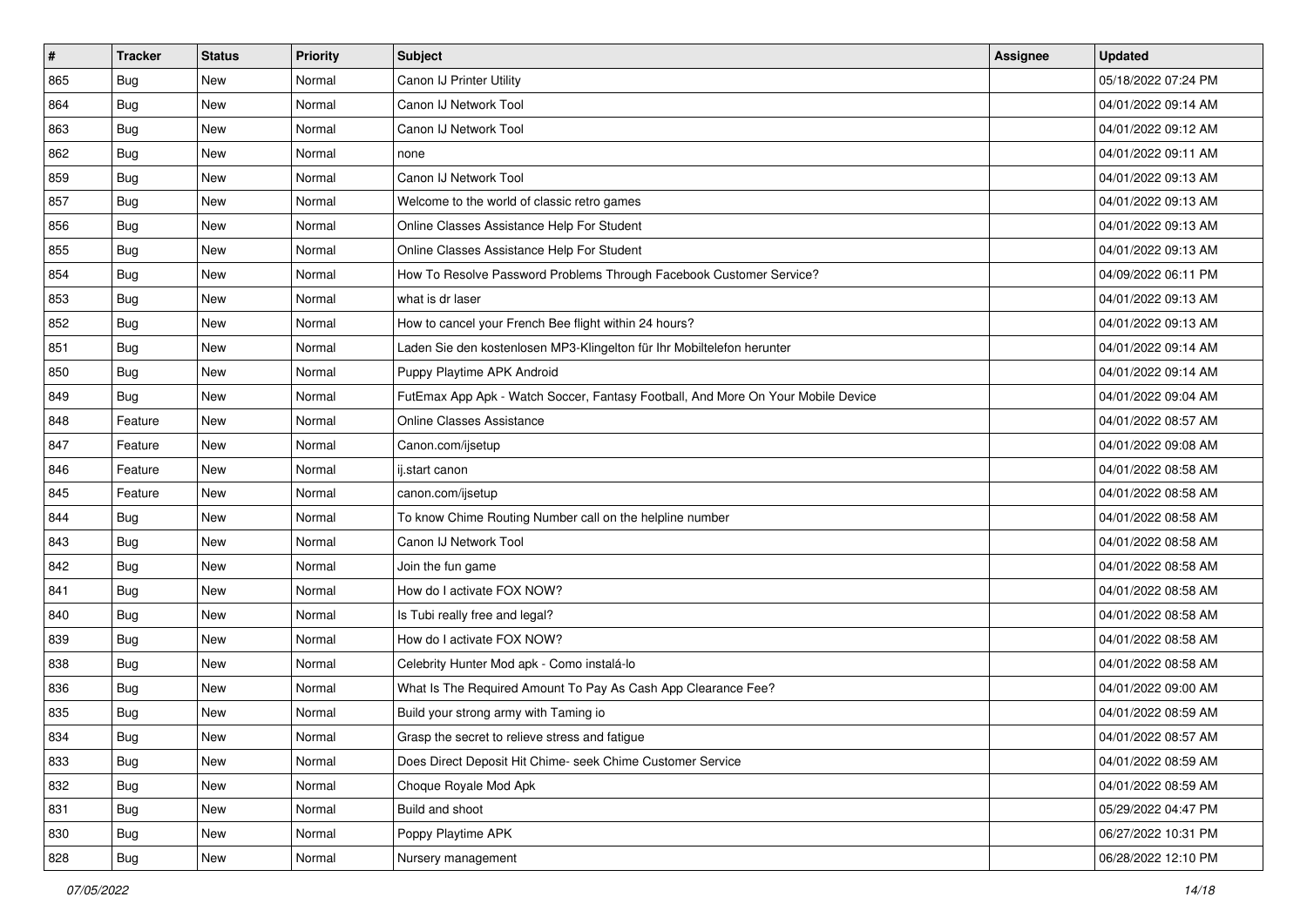| #   | <b>Tracker</b> | <b>Status</b> | <b>Priority</b> | <b>Subject</b>                                                   | <b>Assignee</b> | <b>Updated</b>      |
|-----|----------------|---------------|-----------------|------------------------------------------------------------------|-----------------|---------------------|
| 827 | <b>Bug</b>     | New           | Normal          | Come To Know The Required Steps To Unlock Cash App Account       |                 | 04/01/2022 08:59 AM |
| 826 | <b>Bug</b>     | New           | Normal          | How to Dowload MXL TV Premium                                    |                 | 05/26/2022 03:34 PM |
| 825 | <b>Bug</b>     | New           | Normal          | Lucky Patcher Download                                           |                 | 07/05/2022 09:19 AM |
| 822 | <b>Bug</b>     | New           | Normal          | Dowload Your Boyfriend Game                                      |                 | 07/05/2022 01:51 PM |
| 821 | Bug            | New           | Normal          | Nicoo - A Review of the Popular Battle Royale Game               |                 | 06/28/2022 08:30 AM |
| 820 | <b>Bug</b>     | New           | Normal          | Metal Slug Apk para Android                                      |                 | 07/05/2022 10:50 AM |
| 819 | <b>Bug</b>     | New           | Normal          | Metal Slug Apk para Android                                      |                 | 06/27/2022 09:35 AM |
| 817 | Bug            | New           | Normal          | Pacman 30th Anniversary                                          |                 | 07/03/2022 11:23 PM |
| 816 | Bug            | New           | Normal          | Play Scribble io fun with everyone                               |                 | 07/02/2022 10:43 AM |
| 813 | Feature        | New           | Normal          | Canon.com/ijsetup                                                |                 | 06/28/2022 05:15 PM |
| 812 | Feature        | New           | Normal          | canon.com/ijsetup                                                |                 | 07/04/2022 08:21 PM |
| 811 | Bug            | New           | Normal          | Canon IJ Network Tool                                            |                 | 07/03/2022 03:22 PM |
| 810 | Feature        | New           | Normal          | how to remove viruses from a phone                               |                 | 07/04/2022 07:35 PM |
| 809 | <b>Bug</b>     | New           | Normal          | Smash Karts - immerse yourself in the exciting race              |                 | 07/04/2022 07:42 PM |
| 808 | <b>Bug</b>     | New           | Normal          | Sinnvolle Guten-Morgen-Grüße                                     |                 | 07/03/2022 07:27 PM |
| 807 | Bug            | New           | Normal          | 1v1Battle is a strategic action 'Build and shoot' game           |                 | 06/27/2022 06:52 AM |
| 806 | Feature        | New           | Normal          | Go everywhere thanks to mapquest driving directions              |                 | 07/03/2022 01:42 AM |
| 804 | Bug            | New           | Normal          | Review                                                           |                 | 07/03/2022 10:51 PM |
| 802 | <b>Bug</b>     | New           | Normal          | Who Is an ETL Engineer                                           |                 | 07/02/2022 06:40 AM |
| 801 | <b>Bug</b>     | New           | Normal          | Who Is an ETL Engineer                                           |                 | 07/02/2022 05:26 AM |
| 800 | Bug            | New           | Normal          | Who Is an ETL Engineer                                           |                 | 07/03/2022 02:50 AM |
| 799 | <b>Bug</b>     | New           | Normal          | Who Is an ETL Engineer                                           |                 | 07/04/2022 10:42 AM |
| 798 | Bug            | New           | Normal          | Who Is an ETL Engineer                                           |                 | 07/04/2022 09:00 PM |
| 796 | <b>Bug</b>     | New           | Normal          | How Does Cash App ++ actually work and What is the process of it |                 | 07/02/2022 11:27 PM |
| 795 | Bug            | New           | Normal          | Drift Boss - Exciting Race                                       |                 | 06/26/2022 06:32 PM |
| 794 | Feature        | New           | Normal          | Safe place to buy fifa coins                                     |                 | 07/05/2022 10:14 AM |
| 792 | <b>Bug</b>     | New           | Normal          | What is Google Camera Mod?                                       |                 | 06/27/2022 10:20 AM |
| 791 | Bug            | New           | Normal          | Samsnung TV Plus is not working                                  |                 | 04/01/2022 09:03 AM |
| 790 | Bug            | New           | Normal          | My app                                                           |                 | 04/01/2022 09:03 AM |
| 789 | <b>Bug</b>     | New           | Normal          | Full version                                                     |                 | 07/05/2022 01:51 PM |
| 788 | Bug            | New           | Normal          | Intro Maker Mod APK                                              |                 | 07/05/2022 01:50 AM |
| 787 | <b>Bug</b>     | New           | Normal          | <b>Assured Assignment Help</b>                                   |                 | 07/04/2022 06:28 AM |
| 786 | Bug            | New           | Normal          | Best Assignment Help in Australia & UK                           |                 | 07/05/2022 07:30 PM |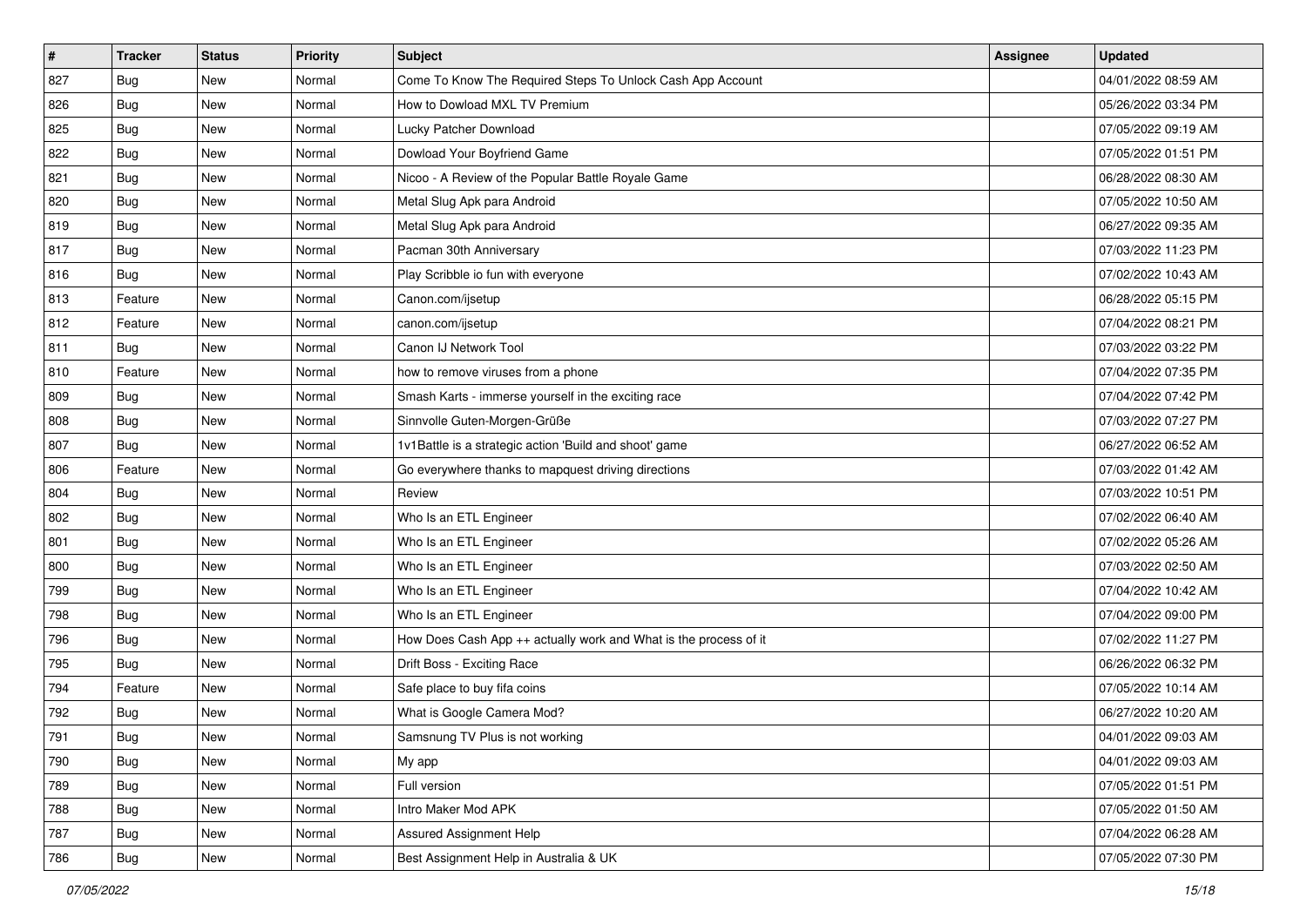| $\vert$ # | <b>Tracker</b> | <b>Status</b> | Priority | <b>Subject</b>                                                                                      | <b>Assignee</b> | <b>Updated</b>      |
|-----------|----------------|---------------|----------|-----------------------------------------------------------------------------------------------------|-----------------|---------------------|
| 785       | <b>Bug</b>     | New           | Normal   | How To Get Money Off Cash App Without Card Or With A Card?                                          |                 | 07/02/2022 07:16 AM |
| 784       | Bug            | <b>New</b>    | Normal   | How To Add Money On Cash App Card And Check The Funds?                                              |                 | 07/04/2022 01:54 PM |
| 783       | Bug            | New           | Normal   | How Do I Determine The Reasons And Solutions To Fix Cash App Transfer Failed?                       |                 | 07/05/2022 04:03 AM |
| 782       | Bug            | New           | Normal   | Comment faire une sonnerie téléphonique                                                             |                 | 07/05/2022 01:35 AM |
| 781       | <b>Bug</b>     | New           | Normal   | Free Whatsapp Group to Join                                                                         |                 | 07/05/2022 02:19 AM |
| 777       | <b>Bug</b>     | New           | Normal   | Obtain driving instructions using Google Maps.                                                      |                 | 07/05/2022 04:55 AM |
| 776       | Bug            | New           | Normal   | Wibargain                                                                                           |                 | 07/02/2022 09:26 AM |
| 775       | Bug            | New           | Normal   | cash app                                                                                            |                 | 02/14/2022 08:20 AM |
| 774       | <b>Bug</b>     | New           | Normal   | Follow proper initiatives                                                                           |                 | 07/05/2022 06:06 AM |
| 773       | Bug            | New           | Normal   | Spades - Play online free                                                                           |                 | 07/02/2022 08:02 AM |
| 772       | <b>Bug</b>     | New           | Normal   | united airlines baggage policy                                                                      |                 | 07/04/2022 12:27 AM |
| 771       | Bug            | New           | Normal   | united airlines baggage policy                                                                      |                 | 07/05/2022 09:19 AM |
| 770       | Bug            | New           | Normal   | Canon IJ Network Tool                                                                               |                 | 07/04/2022 11:49 PM |
| 769       | <b>Bug</b>     | New           | Normal   | check my cash app                                                                                   |                 | 07/04/2022 06:14 AM |
| 768       | Bug            | <b>New</b>    | Normal   | Where can you buy best jackets online?                                                              |                 | 07/04/2022 04:44 PM |
| 767       | Bug            | New           | Normal   | apkmod                                                                                              |                 | 07/05/2022 11:57 AM |
| 766       | Bug            | New           | Normal   | Pobreflix Mod APK Review                                                                            |                 | 07/04/2022 09:29 PM |
| 765       | Bug            | New           | Normal   | Follow proper initiatives to check my cash app                                                      |                 | 07/04/2022 07:06 PM |
| 764       | <b>Bug</b>     | New           | Normal   | What is available to see what I can watch HBO Max?                                                  |                 | 07/04/2022 12:11 PM |
| 762       | Bug            | New           | Normal   | How To Add Money To A Cash App Card If Struggling With Low Amount?                                  |                 | 06/29/2022 10:53 AM |
| 760       | Bug            | New           | Normal   | apkmod                                                                                              |                 | 06/27/2022 04:13 PM |
| 758       | <b>Bug</b>     | New           | Normal   | How Do I Study Consistently For Hours?                                                              |                 | 06/27/2022 12:49 AM |
| 757       | Bug            | New           | Normal   | Why Is Issue of Car Maintenance so Famous for the Consumers?                                        |                 | 04/01/2022 09:01 AM |
| 756       | Feature        | New           | Normal   | Your one-stop destination for the thesis writing service                                            |                 | 06/27/2022 05:46 PM |
| 754       | Bug            | New           | Normal   | Cómo descargar tonos gratis de teléfono celular                                                     |                 | 06/26/2022 01:56 PM |
| 753       | <b>Bug</b>     | New           | Normal   | onlineessaygrader                                                                                   |                 | 06/28/2022 05:55 AM |
| 752       | <b>Bug</b>     | New           | Normal   | Plagerism checker                                                                                   |                 | 06/26/2022 06:33 PM |
| 750       | Bug            | New           | Normal   | Create a Report Template                                                                            |                 | 07/04/2022 04:40 PM |
| 749       | Bug            | New           | Normal   | The Best Bubble Shooter Game for Android                                                            |                 | 06/26/2022 12:12 PM |
| 748       | Bug            | New           | Normal   | Il y a quelques façons d'obtenir des sonneries gratuites pour votre iPhone                          |                 | 06/26/2022 11:24 PM |
| 747       | Bug            | New           | Normal   | How to Install Tyflex Plus on Your Android Device                                                   |                 | 07/03/2022 07:14 PM |
| 744       | <b>Bug</b>     | New           | Normal   | <b>Pixel Survive</b>                                                                                |                 | 06/28/2022 05:13 AM |
| 743       | <b>Bug</b>     | New           | Normal   | They promote 'pixel art' contests and a 'game jam' related to the work and figure of Carlos Casares |                 | 06/28/2022 12:04 PM |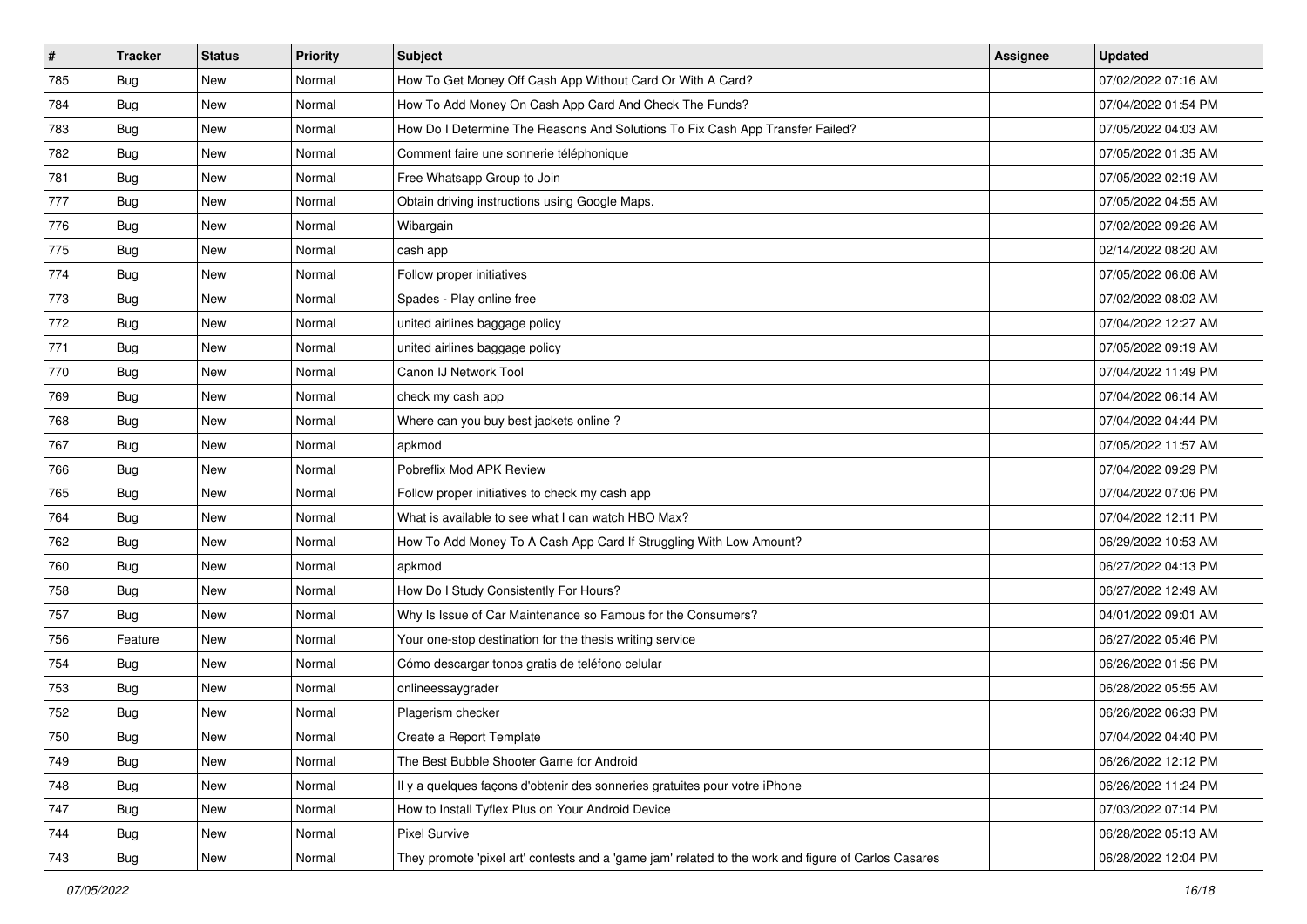| $\vert$ # | <b>Tracker</b> | <b>Status</b> | <b>Priority</b> | <b>Subject</b>                                                                      | Assignee | <b>Updated</b>      |
|-----------|----------------|---------------|-----------------|-------------------------------------------------------------------------------------|----------|---------------------|
| 742       | <b>Bug</b>     | New           | Normal          | How Long Does Cash App Support Take To Respond For A Better Support?                |          | 07/04/2022 11:48 PM |
| 741       | <b>Bug</b>     | <b>New</b>    | Normal          | <b>Blockchain Technology Solutions</b>                                              |          | 07/05/2022 07:25 AM |
| 740       | Feature        | New           | Normal          | Online Thesis Help USA                                                              |          | 07/02/2022 03:17 PM |
| 739       | <b>Bug</b>     | New           | Normal          | law dissertation help                                                               |          | 06/27/2022 06:12 PM |
| 738       | <b>Bug</b>     | New           | Normal          | How Much Amount Do I Get Using The Referral Code For Cash App?                      |          | 06/27/2022 03:58 PM |
| 737       | Bug            | New           | Normal          | How Do I Talk To A Live Person At Facebook If Anything Is Doubtful?                 |          | 06/27/2022 09:59 PM |
| 736       | <b>Bug</b>     | New           | Normal          | I Want to Edit in My Website (transfer-factor.net) Unfortunately, Unable to Edit It |          | 06/24/2022 07:32 AM |
| 735       | <b>Bug</b>     | New           | Normal          | A quick fix of how to get money back from cash app stocks                           |          | 07/04/2022 06:49 PM |
| 734       | <b>Bug</b>     | New           | Normal          | DR. STRANGE: Multiverse of Scheduling Madness!                                      |          | 06/28/2022 07:07 AM |
| 733       | Bug            | New           | Normal          | How does one go about getting a book deal?                                          |          | 06/28/2022 06:35 PM |
| 732       | <b>Bug</b>     | New           | Normal          | Get rectifications steps about why cash app transfer failed                         |          | 07/04/2022 12:38 PM |
| 731       | <b>Bug</b>     | New           | Normal          | Avail Of Cash App Customer Service If Unable To Down Cash App Mobile App?           |          | 06/25/2022 08:36 PM |
| 730       | Bug            | New           | Normal          | Canon IJ Network Tool                                                               |          | 07/05/2022 07:20 PM |
| 729       | Bug            | New           | Normal          | Canon IJ Network Tool                                                               |          | 06/28/2022 01:10 PM |
| 728       | <b>Bug</b>     | New           | Normal          | Will Cash App refund money if scammed? Hitches With Optimum Ease                    |          | 07/05/2022 02:45 AM |
| 726       | <b>Bug</b>     | New           | Normal          | Mobile Application Development Services                                             |          | 06/30/2022 08:49 PM |
| 725       | Feature        | New           | Normal          | What are memo writing services design                                               |          | 07/04/2022 10:27 AM |
| 724       | Bug            | New           | Normal          | Dial Chime Customer support number for a quick response                             |          | 07/05/2022 01:50 PM |
| 721       | <b>Bug</b>     | New           | Normal          | Cómo instalar un Mod Apk                                                            |          | 07/05/2022 08:54 PM |
| 720       | <b>Bug</b>     | New           | Normal          | How does Cash App Phone Number provide a quick treatment?                           |          | 07/04/2022 12:42 PM |
| 719       | <b>Bug</b>     | New           | Normal          | How Do I Send \$5000 Through Cash App Account With Ease?                            |          | 07/03/2022 02:41 PM |
| 717       | <b>Bug</b>     | New           | Normal          | Disney Plus Apk - Watch Movies and TV Shows on Your Device                          |          | 07/04/2022 05:53 PM |
| 716       | <b>Bug</b>     | New           | Normal          | La celebración de un BabyShower.                                                    |          | 07/05/2022 01:58 AM |
| 715       | <b>Bug</b>     | New           | Normal          | Puppy Playtime Descargar gratis                                                     |          | 07/02/2022 05:29 PM |
| 714       | <b>Bug</b>     | New           | Normal          | Cuevana 3 Premium - Enjoy Your Favorite Movies and TV Shows on Your Smart TV        |          | 07/04/2022 08:46 PM |
| 712       | <b>Bug</b>     | New           | Normal          | Tips and Tricks                                                                     |          | 07/04/2022 07:57 PM |
| 711       | <b>Bug</b>     | New           | Normal          | Human Fall Flat Apk Download                                                        |          | 07/01/2022 01:14 AM |
| 710       | Bug            | New           | Normal          | Take Necessary Assistance If You Are Unable Activate Cash App Card                  |          | 07/04/2022 04:59 PM |
| 709       | Bug            | New           | Normal          | How To Load Cash App Card At Walmart Without Having To Face Any Hassle?             |          | 07/05/2022 07:45 AM |
| 708       | Bug            | New           | Normal          | Efficient ways to proceed with the cash app dispute process?                        |          | 06/29/2022 10:24 AM |
| 706       | <b>Bug</b>     | New           | Normal          | How Can You Cancel A Cash App Payment Without Any Prior Information?                |          | 07/05/2022 03:46 AM |
| 705       | Bug            | New           | Normal          | wuxiaworld                                                                          |          | 07/04/2022 10:20 AM |
| 704       | <b>Bug</b>     | New           | Normal          | Reach support team of Chime Customer Service for instant help                       |          | 07/05/2022 02:23 AM |